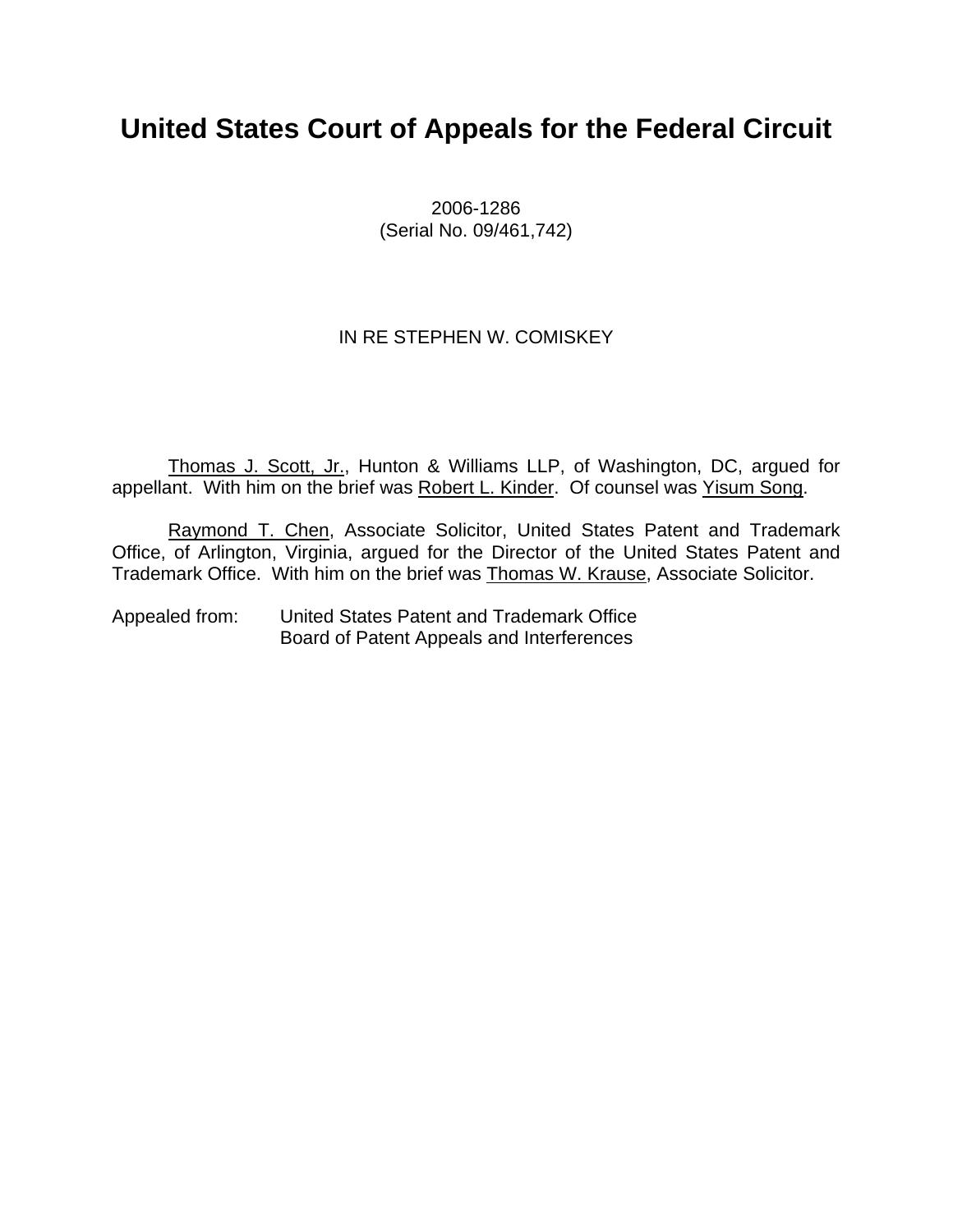# **United States Court of Appeals for the Federal Circuit**

2006-1286 (Serial No. 09/461,742)

#### IN RE STEPHEN W. COMISKEY

Appeal from the United States Patent and Trademark Office, Board of Patent Appeals and Interferences.

> DECIDED: January 13, 2009 \_\_\_\_\_\_\_\_\_\_\_\_\_\_\_\_\_\_\_\_\_\_\_\_\_\_\_

> \_\_\_\_\_\_\_\_\_\_\_\_\_\_\_\_\_\_\_\_\_\_\_\_\_\_\_

Before MICHEL, Chief Judge, DYK and PROST, Circuit Judges.

DYK, Circuit Judge.

 Acting en banc, the court today vacated the September 20, 2007, judgment in this case, and the panel's original opinion, which is reported at 499 F.3d 1365 (Fed. Cir. 2007), was withdrawn. The en banc court reassigned the opinion to the panel for revision. The panel's original opinion is revised as follows:

Appellant Stephen W. Comiskey ("Comiskey") appeals the decision of the Board of Patent Appeals and Interferences ("Board") affirming the examiner's rejection of claims 1-59 of his patent application as obvious in view of the prior art and therefore unpatentable under 35 U.S.C. § 103. We do not reach the Board's obviousness rejection of the independent claims under § 103. We conclude that Comiskey's independent claims 1 and 32 and most of their dependent claims are unpatentable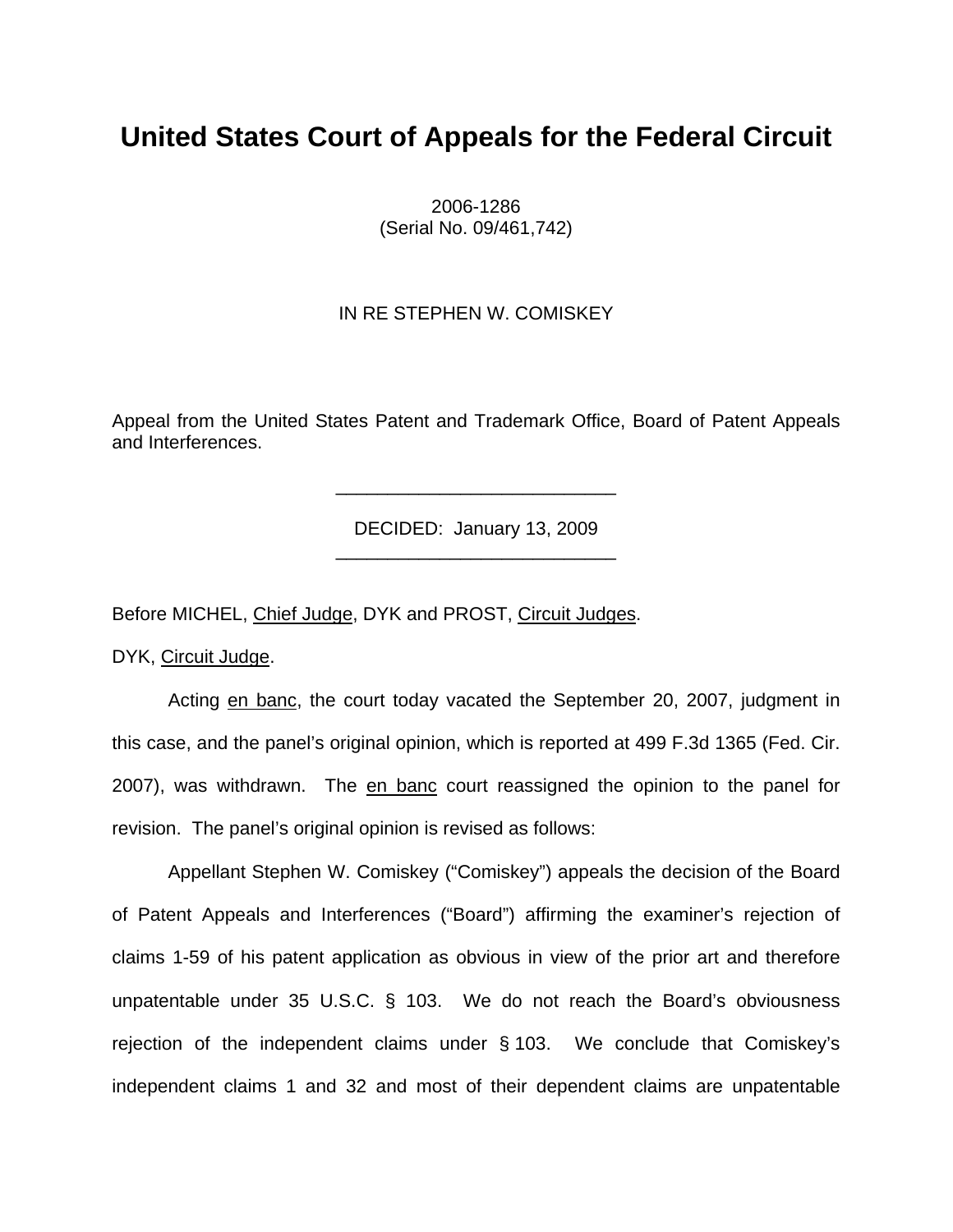subject matter under 35 U.S.C. § 101. With respect to independent claims 17 and 46 (and dependent claims 18-29, 31, 47-57, and 59) and dependent claims 15, 30, 44, and 58, we remand to the PTO to consider the § 101 question in the first instance. We therefore affirm-in-part, vacate-in-part, and remand.

#### BACKGROUND

I

 Comiskey's patent application No. 09/461,742 claims a method and system for mandatory arbitration involving legal documents, such as wills or contracts. According to the application, the claimed "program . . . requires resolution by binding arbitration of any challenge or complaint concerning any unilateral document . . . [or] contractual document."

 Independent claim 1 recites a "method for mandatory arbitration resolution regarding one or more unilateral documents" involving the following steps. First, the unilateral document and its author are enrolled. Second, arbitration language is incorporated in the unilateral document requiring that any contested issue related to the document be presented to the pre-chosen arbitration program for binding arbitration. Third, the method "requir[es] a complainant [sic] to submit a request for arbitration resolution." Fourth, the method conducts arbitration resolution. Fifth, the method provides "support to the arbitration." Finally, the method determines "an award or decision  $\dots$  [that] is final and binding."<sup>[1](#page-2-0)</sup> Independent claim 32 is practically identical to

<span id="page-2-0"></span><sup>1</sup> Claim 1 states in full:

A method for mandatory arbitration resolution regarding one or more unilateral documents comprising the steps of: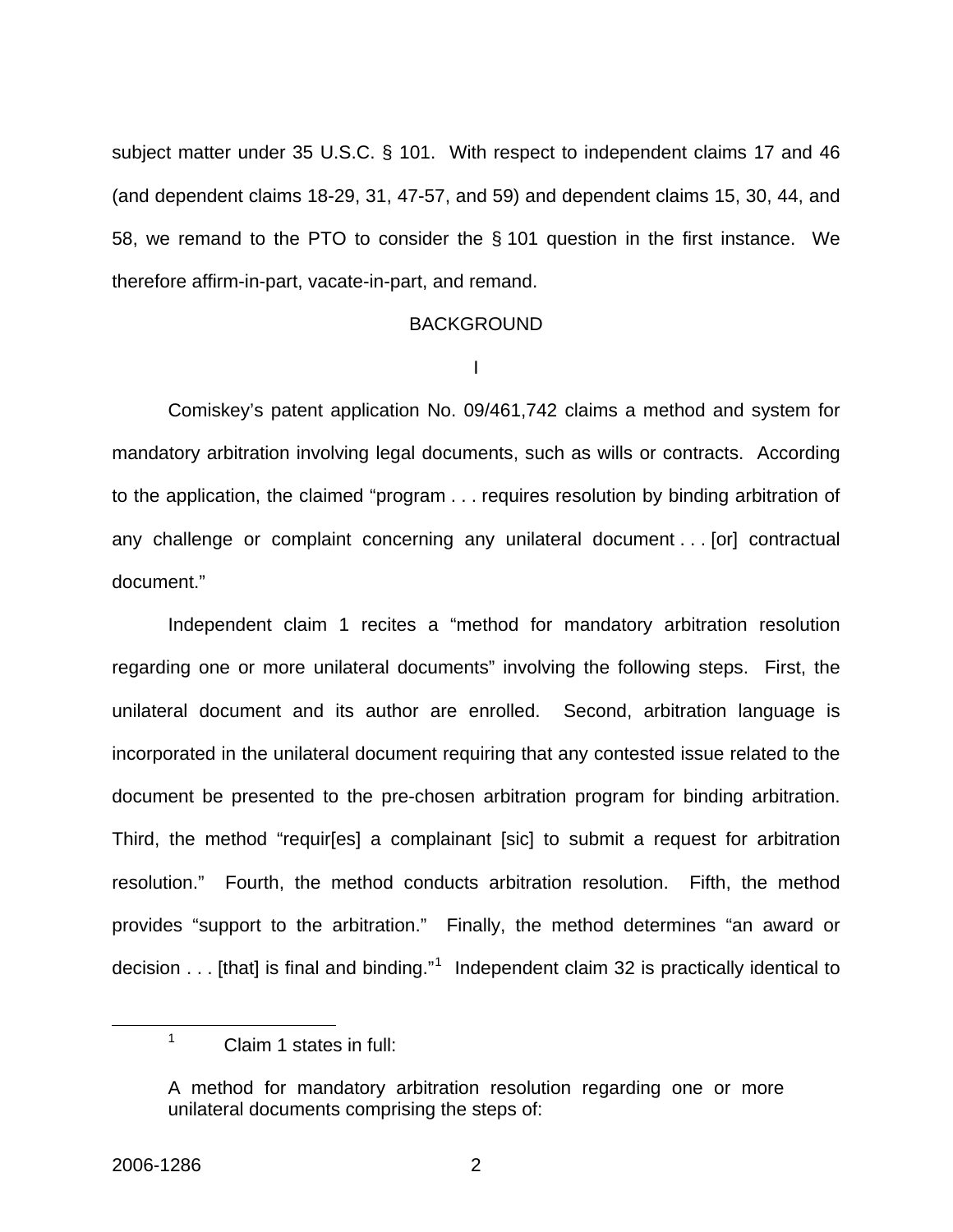claim 1, except that it refers to contractual documents rather than unilateral documents.<sup>[2](#page-3-0)</sup> Although the application's written description references "an automated system and method for requiring resolution through binding arbitration" and "a mandatory arbitration system through a computer on a network," claims 1 and 32 do not

enrolling a person and one or more unilateral documents associated with the person in a mandatory arbitration system at a time prior to or as of the time of creation of or execution of the one or more unilateral documents;

incorporating arbitration language, that is specific to the enrolled person, in the previously enrolled unilateral document wherein the arbitration language provides that any contested issue related to the unilateral document must be presented to the mandatory arbitration system, in which the person and the one or more unilateral documents are enrolled, for binding arbitration wherein the contested issue comprises one or more of a challenge to the documents, interpretation of the documents, interpretation or application of terms of the documents and execution of the documents or terms of the documents;

requiring a complainant to submit a request for arbitration resolution to the mandatory arbitration system wherein the request is directed to the contested issue related to the unilateral document containing the arbitration language;

conducting arbitration resolution for the contested issue related to the unilateral document in response to the request for arbitration resolution;

providing support to the arbitration resolution; and

determining an award or a decision for the contested issue related to the unilateral document in accordance with the incorporated arbitration language, wherein the award or the decision is final and binding with respect to the complainant.

<span id="page-3-0"></span>2 In addition, Claim 32 notes that the inserted arbitration language would cover a challenge to the contractual document "by any party to the Contract or by any alleged third party beneficiary of the Contract." It also notes that the party submitting a request for arbitration resolution could be "a party to the Contractual document [or] a party so designated in the contractual document."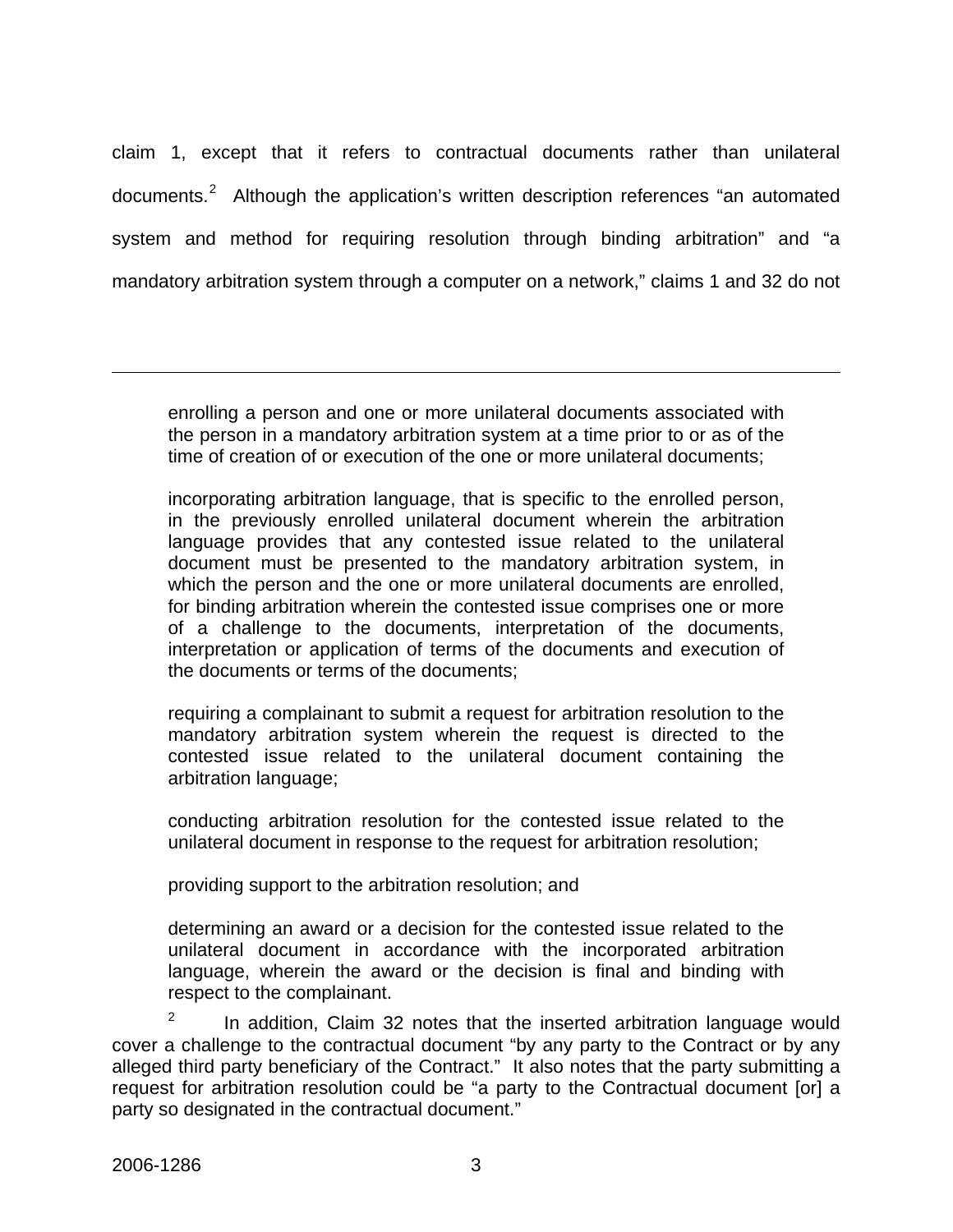mechanical device such as a computer. reference, and the parties agree that these claims do not require, the use of a

 Independent claim 17 recites a "system for mandatory arbitration resolution regarding one or more unilateral documents." It includes the following limitations: (1) "a registration module" to register the unilateral document and its executor; (2) "an arbitration module" for incorporating arbitration language that requires any contested issue related to the unilateral document be presented to the system; (3) "an arbitration resolution module" that requires "a complainant to submit a request for arbitration resolution"; and (4) "a means for selecting an arbitrator from an arbitrator database" and "providing support to the arbitrator . . . where the arbitrator determines an award or a decision  $\dots$  [that] is final and binding." $3$  Independent claim 46 is practically identical to

<span id="page-4-0"></span>3 Claim 17 states in full:

A system for mandatory arbitration resolution regarding one or more unilateral documents comprising:

a registration module for enrolling a person who is executing and one or more unilateral documents associated with the person in a mandatory arbitration system at a time prior to or as of the time of creation of or execution of the one or more unilateral documents;

an arbitration module for incorporating arbitration language, that is specific to the enrolled person, in the previously enrolled unilateral document wherein the arbitration language provides that any contested issue related to the unilateral document must be presented to the mandatory arbitration system, in which the person and the one or more unilateral documents are enrolled, for binding arbitration wherein the contested issue comprises one or more of a challenge to the documents, interpretation of the documents, interpretation or application of terms of the documents and execution of the documents or terms of the documents; and for providing this arbitration language to the enrolled person;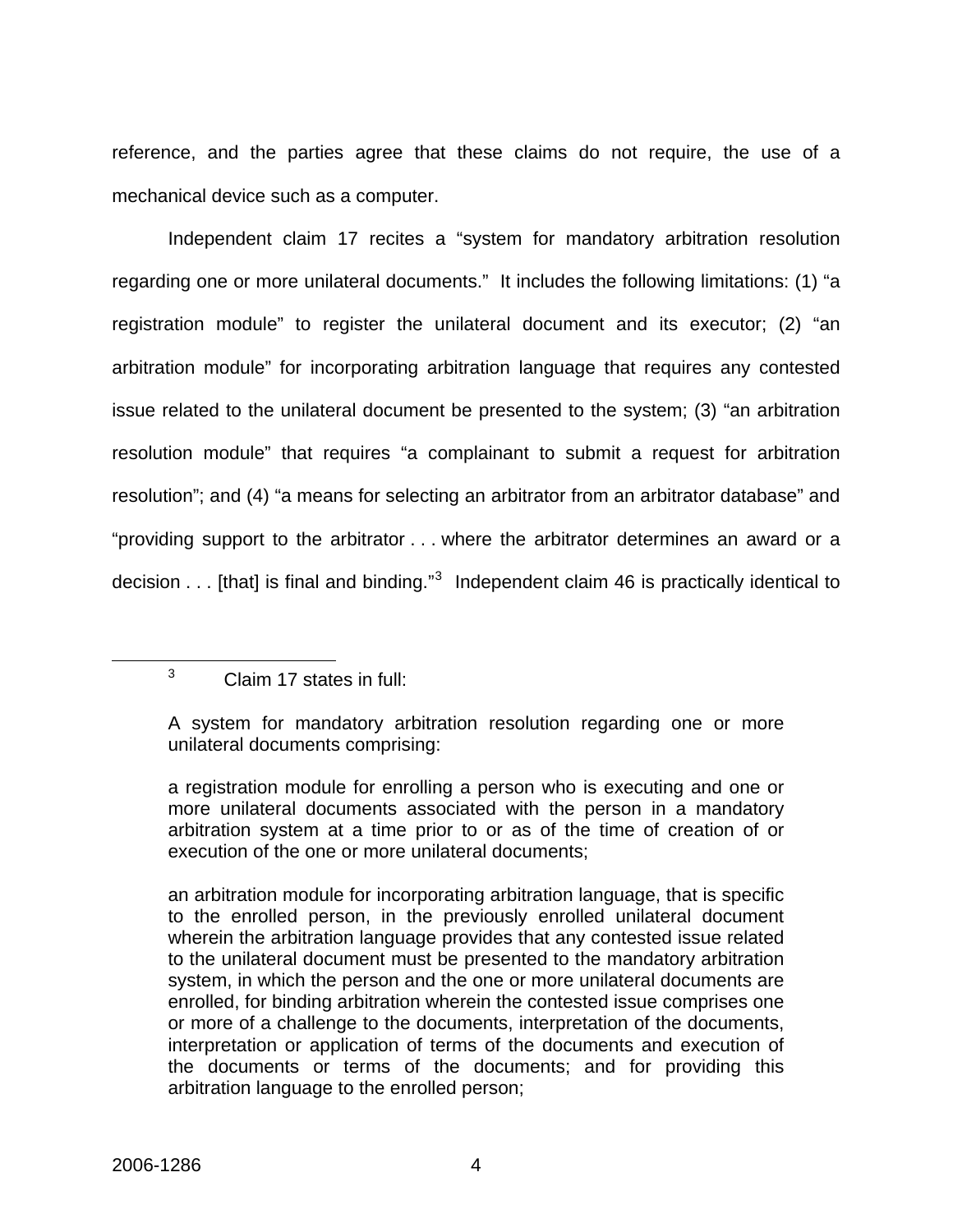claim 17, except that it refers to contractual documents rather than unilateral documents.<sup>[4](#page-5-0)</sup> Four dependent claims (claims 15, 30, 44, and 58) also explicitly require use of a computer or other machine. Each states, in full: "[t]he method[/system] of claim [1, 17, 32, or 46] wherein access to the mandatory arbitration is established through the Internet, intranet, World Wide Web, software applications, telephone, television, cable, video [or radio], magnetic, electronic communication, or other communication means."

II

 Comiskey filed his patent application with the United States Patent and Trademark Office ("PTO") on December 16, 1999. On March 28, 2001, the examiner issued a first office action rejecting claims 1-9, 11-24, 26-38, 40-52, and 54-59 under 35 U.S.C. § 103(a) as unpatentable over Ginter, U.S. Patent No. 6,185,683 ('683 patent), in view of Perry, U.S. Patent No. 5,241,466 ('466 patent), and Walker, U.S. Patent No. 5,794,207 ('207 patent). Ginter discloses an electronic system for securely delivering documents from the sender to the recipient through the electronic equivalent of a

an arbitration resolution module for requiring a complainant to submit a request for arbitration resolution to the mandatory arbitration system wherein the request is directed to the contested issue related to the unilateral document containing the arbitration language; and

a means for selecting an arbitrator from an arbitrator database to conduct an arbitration resolution for the contested issue related to the unilateral document in response to the request for arbitration resolution, for providing support to the arbitrator, and where the arbitrator determines an award or a decision for the contested issue related to the unilateral document in accordance with the incorporated arbitration language, wherein the award or the decision is final and binding with respect to the complainant.

<span id="page-5-0"></span>4 Claim 46 also notes that the party submitting a request for arbitration may be "a party to the contractual document [or] a party so designated in the contractual document."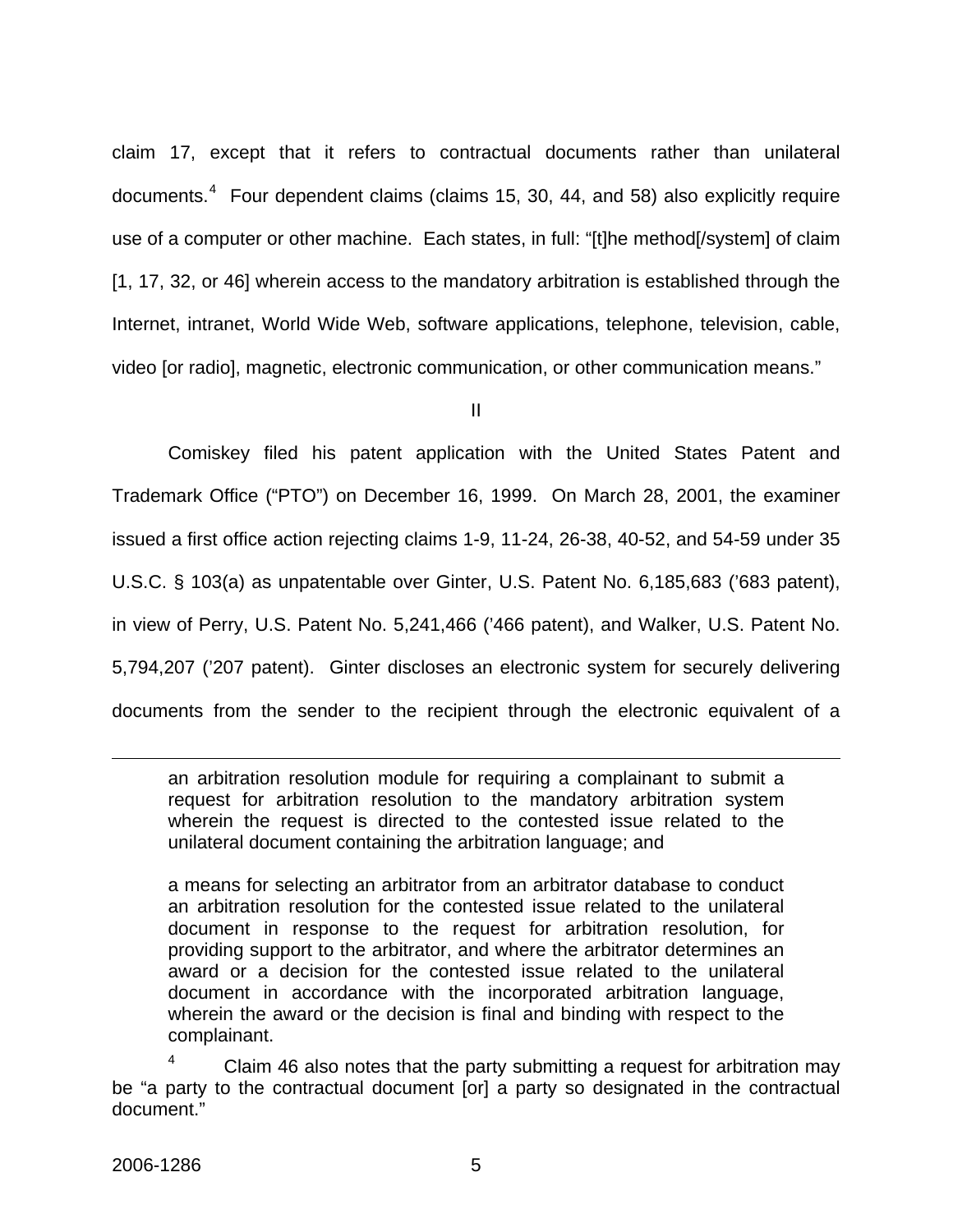"personal document carrier" that can validate transactions as well as actively participate in the transaction by, among other things, providing arbitration. '683 patent "Abstract." Walker discloses an electronic system that allows buyers to submit binding purchase offers and sellers to create contracts by accepting a purchase offer on its terms. It also teaches the inclusion of language in the purchase offers "requiring that both parties submit to binding arbitration of all disputes" and suggests that a "central controller . . . can support the arbitration process by providing an arbiter for each dispute." '207 patent col.30 ll.47-54. Perry discloses an electronic central depository for secure storage and rapid retrieval of unilateral documents such as wills. The examiner also found claims 10, 25, 39, and 53 (which added the additional limitation of displaying an "arbitration schedule") unpatentable over Ginter in view of a document entitled "Arbitration Fee Schedule." The examiner's final office action on May 30, 2001, provided the same basis for rejection.

Comiskey filed an amendment after final rejection on August 29, 2001, "to more distinctly claim and particularly point out" the aspects of his invention that he believed were novel, namely pre-enrolling the person in a mandatory arbitration system, including language in the document requiring submission of disputes to this pre-chosen system, and enabling a person to submit a dispute pertaining to the document to this pre-chosen system for binding arbitration. On December 31, 2001, the examiner mailed a final rejection of the amended claims, which rejected the claims on the same basis. After Comiskey filed a request for continued examination, the finality of the prior office action was withdrawn, and the examiner mailed another non-final rejection on July 9, 2002, based again on the same grounds. In response, Comiskey submitted a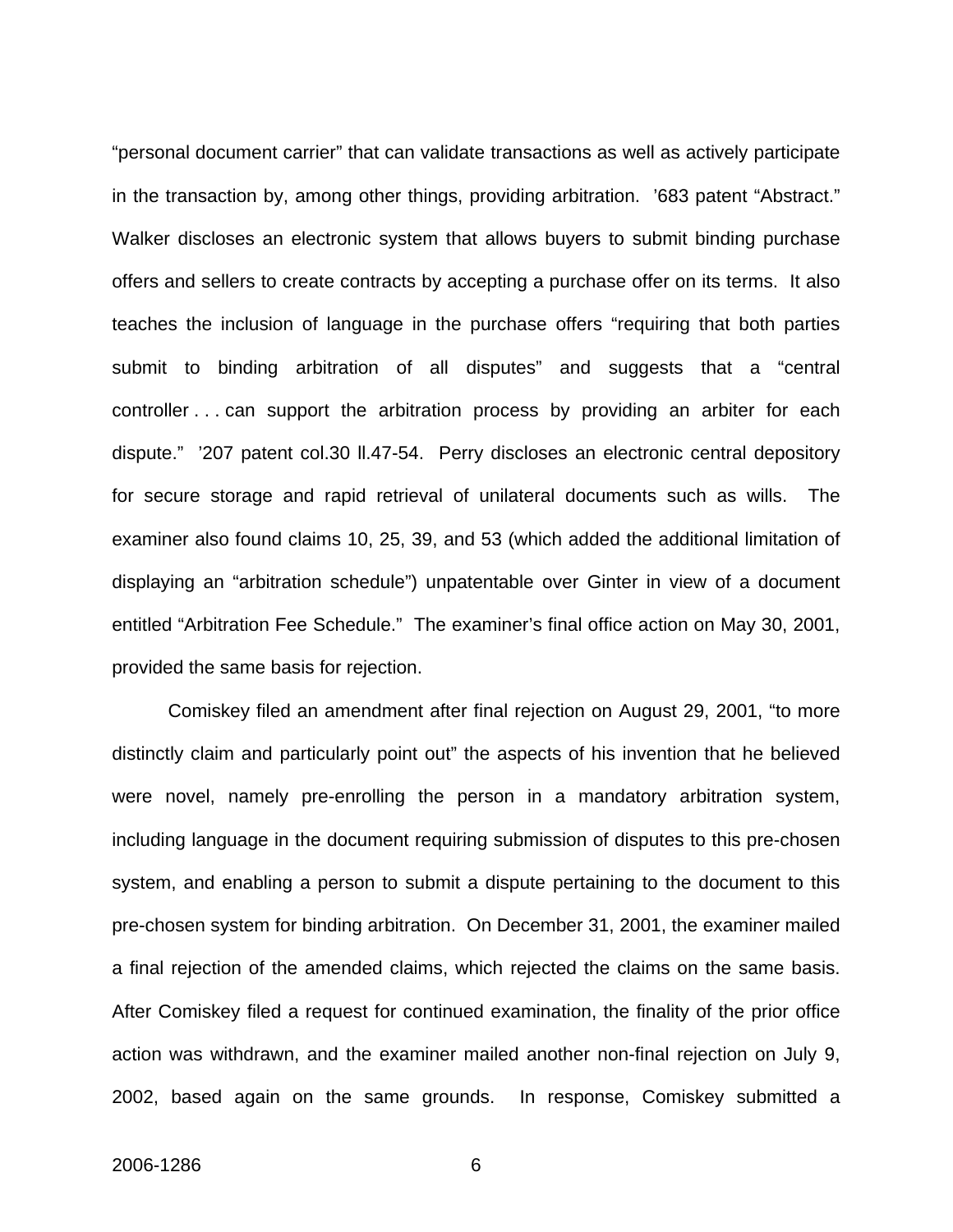"declaration of long felt need" on October 1, 2002, claiming that based on his experience representing clients involved in family disputes concerning unilateral documents, he believed his invention addressed an area of long felt need. On November 6, 2002, the examiner mailed a final rejection based on the same reasons as the prior office actions and rejected Comiskey's assertion of long felt need on the ground that the cited prior art references had recognized and addressed the problem prior to Comiskey.

 Comiskey appealed, and on November 30, 2005, the Board affirmed the examiner's rejection. The Board concluded that because all of the independent claims were argued together they stood or fell together, and it chose claim 32 as representative. It concluded that the combination of Ginter and Walker rendered this claim obvious. Despite concluding that all of the independent claims stood or fell together, the Board proceeded to consider claims 1 and 17, directed to unilateral documents, separately. It concluded that the addition of Perry to Ginter and Walker rendered these claims obvious. Finally, the Board considered and affirmed the examiner's rejection of claims 10, 25, 39, and 53 as obvious in light of Ginter, Perry, Walker, and the "Arbitration Fee Schedule."

 Comiskey timely appealed to this court. We have jurisdiction under 28 U.S.C. § 1295(a)(4)(A) (2000). After oral argument, we requested supplemental briefing directed at the patentability of the subject matter of Comiskey's application under 35 U.S.C. § 101. In the supplemental briefing, Comiskey argued for the first time that we lacked the power to consider a ground for rejection not relied on below. Alternatively, Comiskey argued that his application was patentable under § 101, and that the subject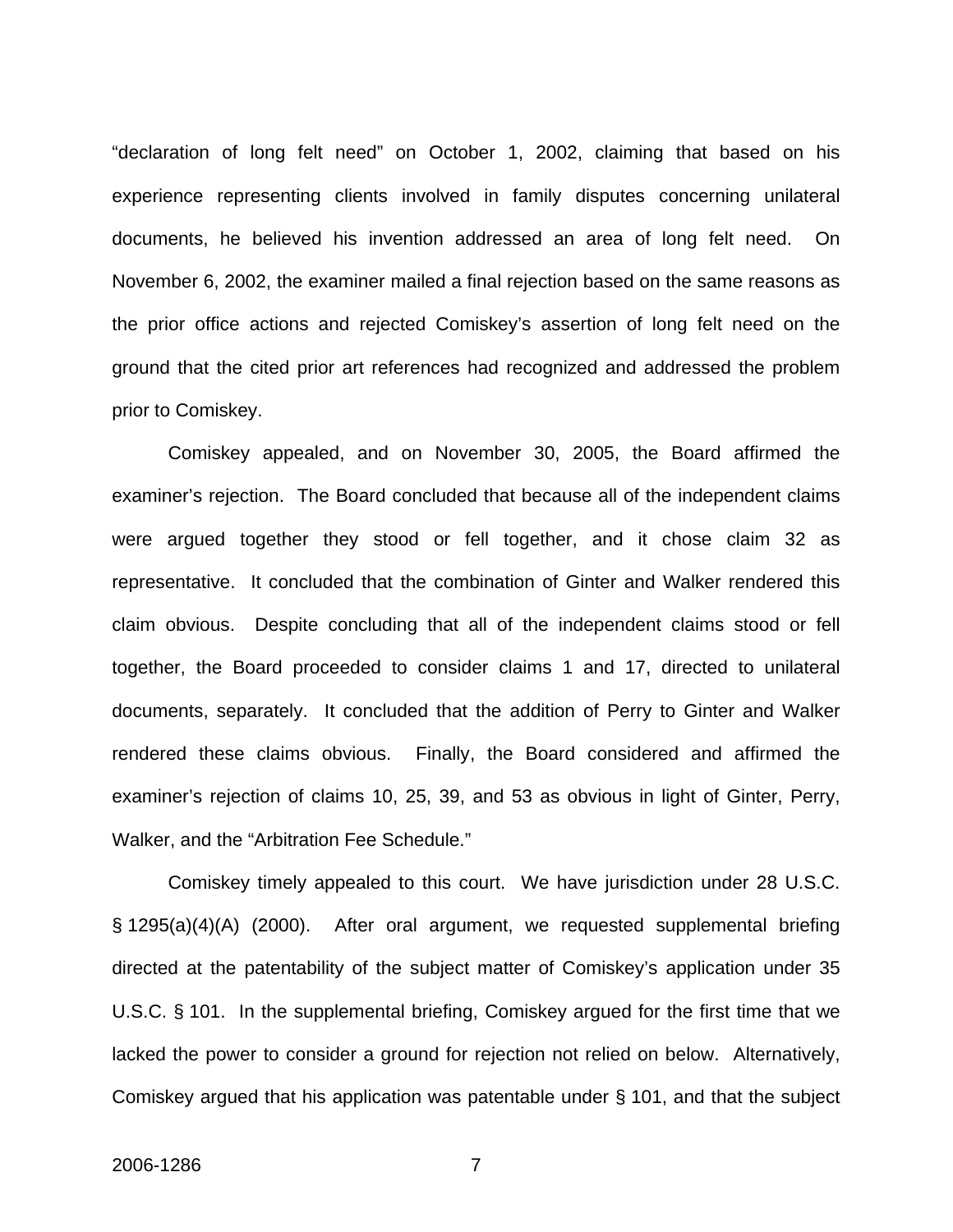matter of his application did not fall within an exception to patentability, such as an abstract idea, natural phenomena, or law of nature.

 The PTO urged that this court could properly consider the § 101 issue. Indeed, the PTO urged that this court resolve the case on this ground to "give the Office needed guidance in this area." PTO Supp. Br. 15. The PTO argued that Comiskey's independent claims were directed at an unpatentable abstract idea, and not a patentable process, because they neither were tied to a particular machine nor operated to change materials to a different state or thing. Rather the claims impermissibly "encompasse[d] a method of controlling how humans interact with each other to resolve a dispute, based on a human arbitrator's perception of the dispute." PTO Supp. Br. 12.

#### **DISCUSSION**

We do not reach the ground relied on by the Board below—that the claims were unpatentable as obvious over Ginter in view of Walker, Perry, and "Arbitration Fee Schedule"—because we conclude that many of the claims are "barred at the threshold by § 101." Diamond v. Diehr, 450 U.S. 175, 188 (1981). It is well-established that "[t]he first door which must be opened on the difficult path to patentability is § 101." State St. Bank & Trust Co. v. Signature Fin. Group, Inc., 149 F.3d 1368, 1372 n.2 (Fed. Cir. 1998) (quoting In re Bergy, 596 F.2d 952, 960 (CCPA 1979)). Only if the requirements of § 101 are satisfied is the inventor "allowed to pass through to" the other requirements for patentability, such as novelty under § 102 and, of pertinence to this case, nonobviousness under § 103. See id. As the Supreme Court stated in Parker v. Flook, "[t]he obligation to determine what type of discovery is sought to be patented [so as to determine whether it is "the kind of 'discoveries' that the statute was enacted to protect"]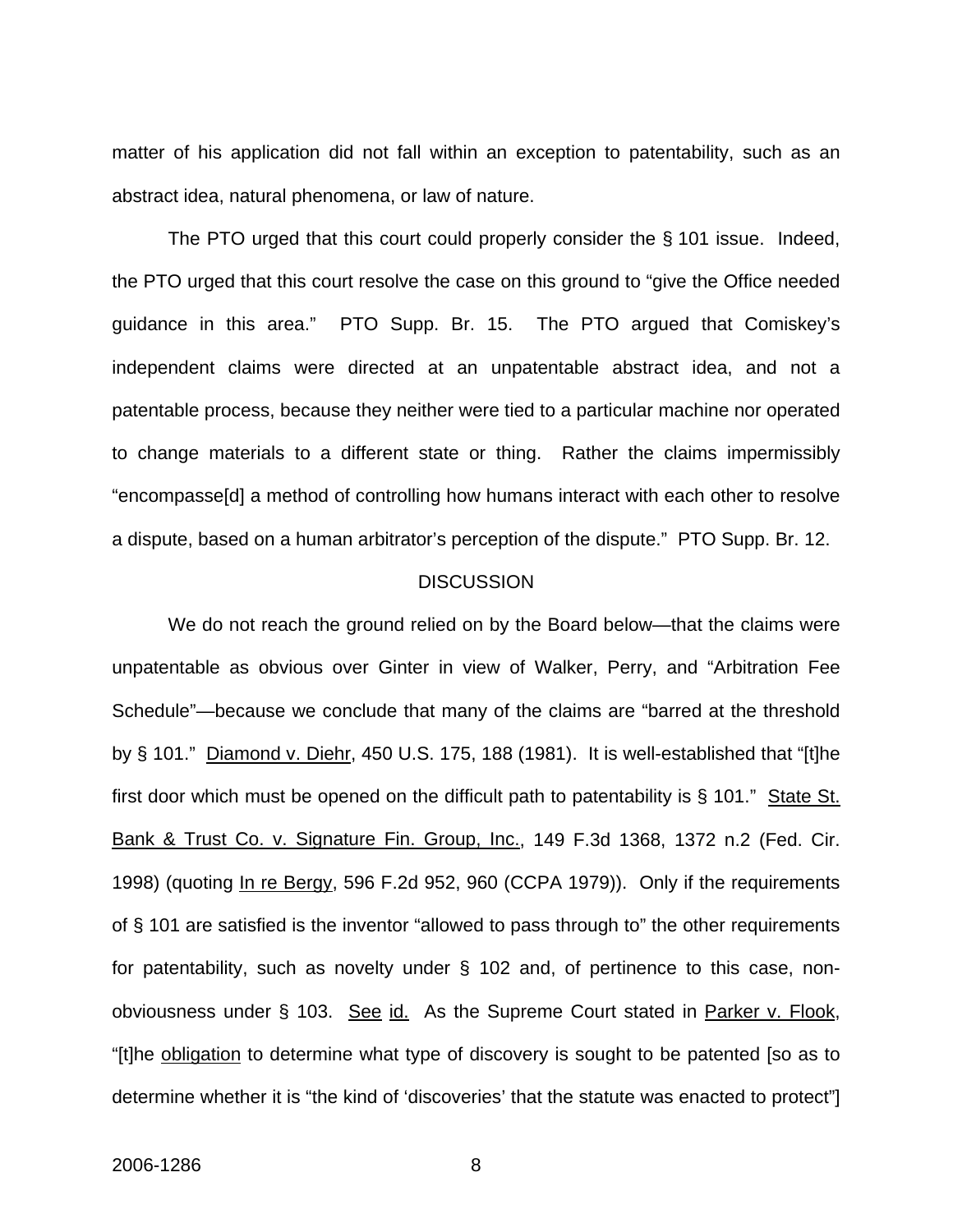must precede the determination of whether that discovery is, in fact, new or obvious." 437 U.S. 584, 593 (1978) (emphases added).

The PTO acknowledges that the examiner, consistent with his obligation under the cases, must have addressed the predicate issue of patentable subject matter and implicitly concluded that the claims met the requirements of  $\S$  101. See Oral Arg. Tr. 18:40. For the reasons discussed below, we disagree that § 101 is satisfied. See also Manual of Patent Examining Procedures ("MPEP") § 2106 "Guidelines Flowchart" (Rev. 5, Aug. 2006) (listing the steps an examiner should follow in determining patentability, with "determine whether the claimed invention complies with . . . 101" listed before "determine whether the claimed invention complies with 35 U.S.C. 102 and 103").

I

 We first address Comiskey's argument that we cannot properly address the issue of patentable subject matter. At oral argument, Comiskey admitted that the court "could affirm on [the § 101] ground if in fact [we] came to the conclusion that . . . the subject matter of this claim does not address the statutory subject matter." In his supplemental briefing, Comiskey attempts to "withdraw[] any statement made at oral argument which would infer that this Court could even consider a new statutory grounds for rejection." Appellant's Supp. Br. 19. Comiskey now asserts that "[t]his Court lacks the power to sua sponte raise and thereafter decide a statutory ground of patentability never raised during the agency proceeding below" because our review of the Board's decision is required to be "on the record before the Patent and Trademark Office" under 35 U.S.C. § 144 and the Administrative Procedure Act ("APA"), 5 U.S.C. § 706. Id. at 16-17.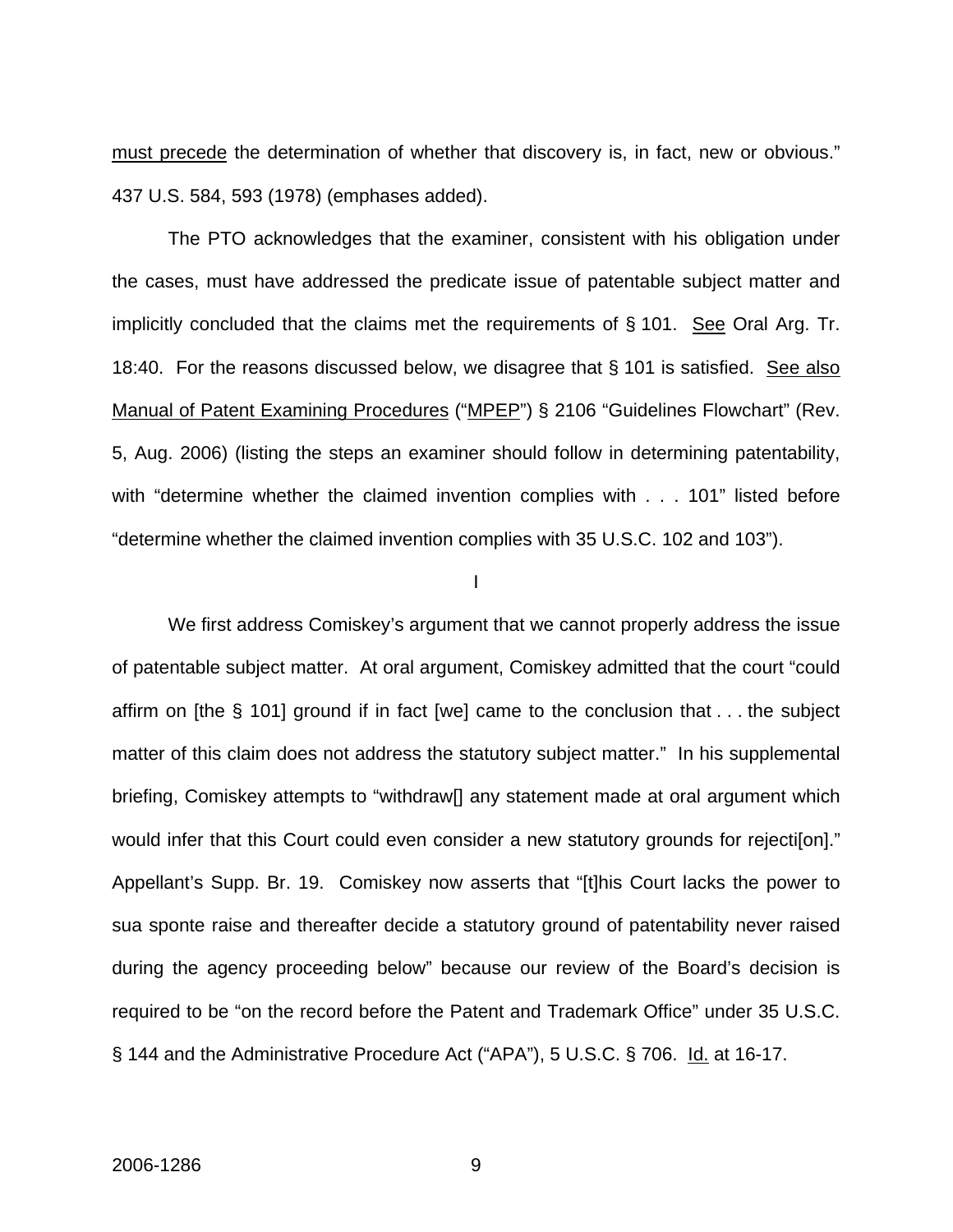Over sixty years ago in Securities & Exchange Commission v. Chenery Corp., 318 U.S. 80 (1943), the Supreme Court made clear that a reviewing court can (and should) affirm an agency decision on a legal ground not relied on by the agency if there is no issue of fact, policy, or agency expertise. The Court said:

In confining our review to a judgment upon the validity of the grounds upon which the Commission itself based its action, we do not disturb the settled rule that, in reviewing the decision of a lower court, it must be affirmed if the result is correct although the lower court relied upon a wrong ground or gave a wrong reason. . . . It would be wasteful to send a case back to a lower court to reinstate a decision which it had already made but which the appellate court concluded should properly be based on another ground within the power of the appellate court to formulate. But it is also familiar appellate procedure that where the correctness of the lower court's decision depends upon a determination of fact which only a jury could make but which has not been made, the appellate court cannot take the place of the jury. Like considerations govern review of administrative orders. If an order is valid only as a determination of policy or judgment which the agency alone is authorized to make and which it has not made, a judicial judgment cannot be made to do service for an administrative judgment.

Id. at 88 (emphases added; internal citations and quotation marks omitted). We have repeatedly applied Chenery and have said that "[w]e may, however, where appropriate, affirm the [agency] on grounds other than those relied upon in rendering its decision, when upholding the [agency's] decision does not depend upon making a determination of fact not previously made by the [agency]." Killip v. Office of Pers. Mgmt., 991 F.2d 1564, 1568-69 (Fed. Cir. 1993) (emphases added); see also Newhouse v. Nicholson, 497 F.3d 1298, 1301 (Fed. Cir. 2007) ("[T]he Chenery doctrine is not implicated when the new ground for affirmance is not one that calls for a determination or judgment which an administrative agency alone is authorized to make." (internal quotation marks omitted)); Spears v. Merit Sys. Prot. Bd., 766 F.2d 520, 523 (Fed. Cir. 1985). We note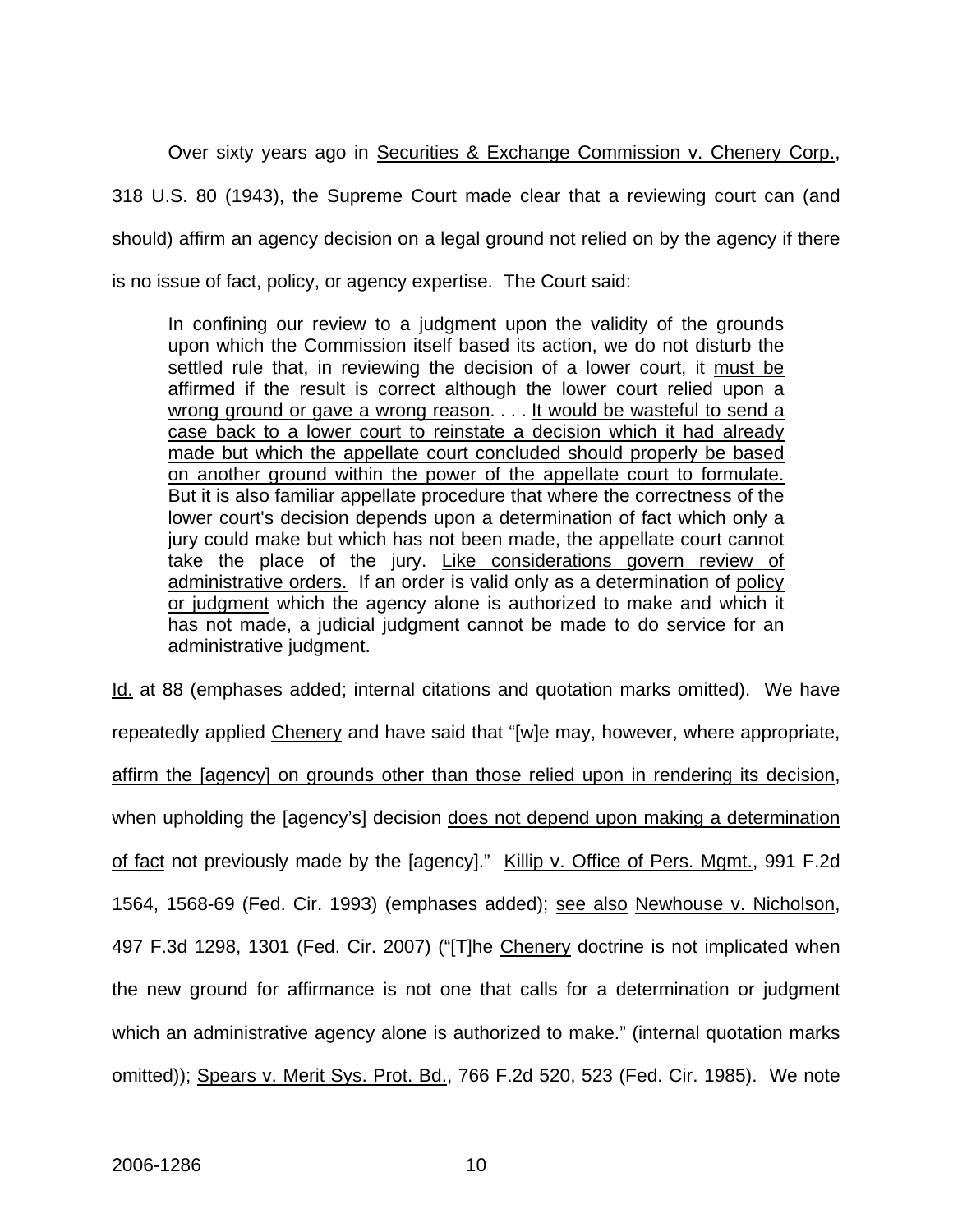that the APA specifically states that "the reviewing court shall decide all relevant questions of law." 5 U.S.C. § 706. The Supreme Court has emphasized that in general the PTO should be treated like other administrative agencies, and that patent cases are subject to the same general administrative law legal principles. Dickinson v. Zurko, 527 U.S. 150, 154-55 (1999). Thus, the same rules governing affirmance of agency action on a ground not relied on below necessarily apply in the PTO context as in the administrative context generally.

As Comiskey points out, some of our cases have concluded that "it is inappropriate for this court to consider rejections that had not been considered by or relied upon by the Board." In re Margolis, 785 F.2d 1029, 1032 (Fed. Cir. 1986). But these statements referred to situations that required factual determinations not made by the agency. For example, in Margolis and other cases the new grounds for decision would require this court to make factual determinations involving "the scope and content of the prior art [and] differences between the prior art and the claims at issue," Dippin' Dots, Inc. v. Mosey, 476 F.3d 1337, 1343 (Fed. Cir. 2007), which had not been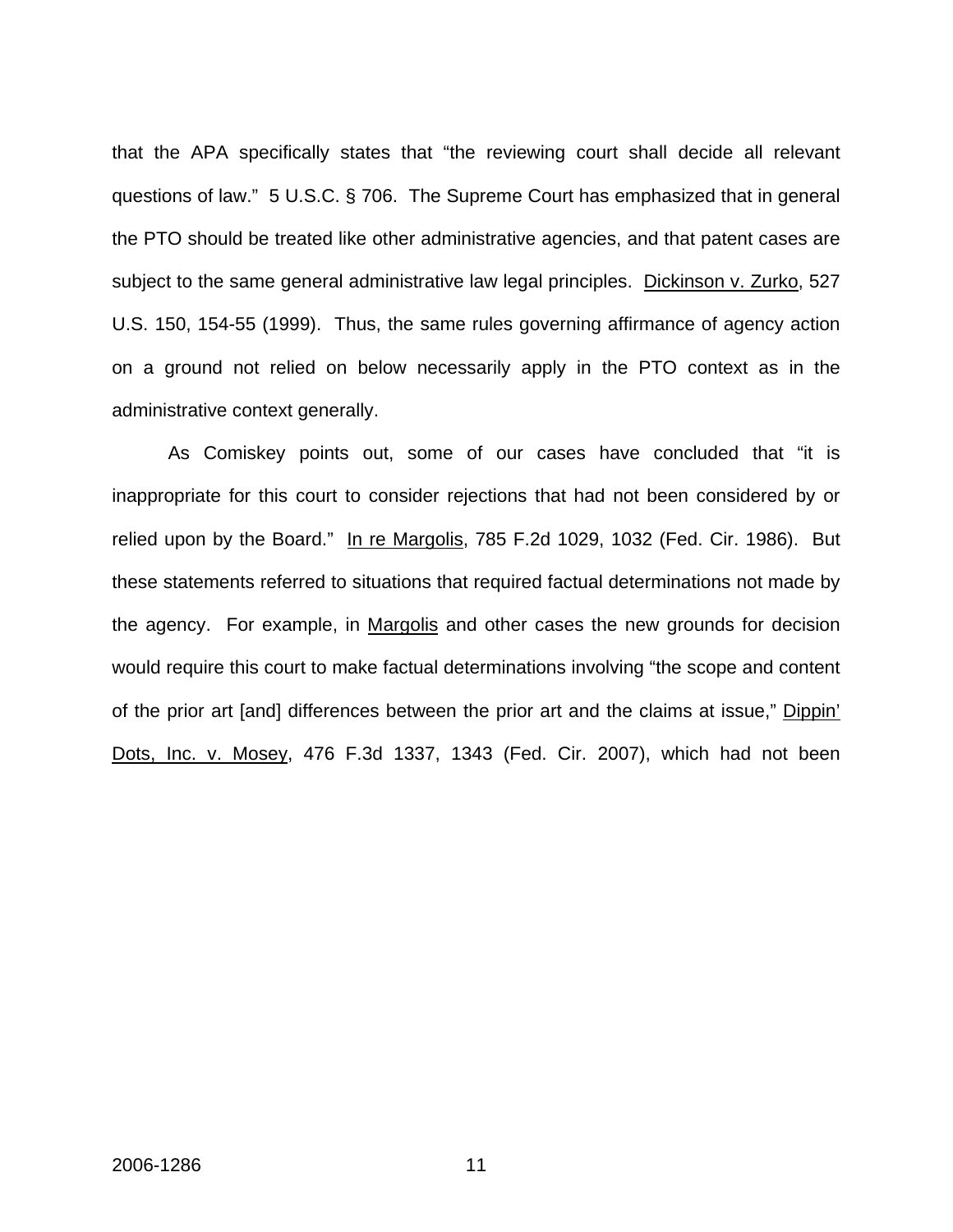considered by the PTO. $5$  We decline to read these cases as rejecting the breadth of the Chenery decision on which they explicitly relied.

It is well-established that "whether the asserted claims . . . are invalid for failure to claim statutory subject matter under 35 U.S.C. § 101, is a question of law which we review without deference." AT&T Corp. v. Excel Commc'ns, Inc., 172 F.3d 1352, 1355 (Fed. Cir. 1999). As a question of law, lack of statutory subject matter is a "ground [for affirmance] within the power of the appellate court to formulate." Chenery, 318 U.S. at 88. While there may be cases in which the legal question as to patentable subject matter may turn on subsidiary factual issues, Comiskey has not identified any relevant fact issues that must be resolved in order to address the patentability of the subject matter of Comiskey's application. Moreover, since we would review a Board decision on the issue of patentability without deference, see AT&T, 172 F.3d at 1355, the legal

<span id="page-12-0"></span> $\frac{1}{5}$  $5$  See In re Thrift, 298 F.3d 1357, 1367 (Fed. Cir. 2002) (refusing to sustain an obviousness rejection based on a new prior art reference not relied on by the Board because it would require a determination of the scope of that reference and whether it provided a motivation to combine); Margolis, 785 F.2d at 1031-32 (refusing to consider anticipation and obviousness grounds based on prior art references submitted to the examiner but not considered by the examiner or the Board); In re Hounsfield, 699 F.2d 1320, 1324 (Fed. Cir. 1983) (refusing to consider new ground for affirmance that would require determination of scope of a prior patent and a comparison between the claims of the prior patent and the claims of the application); Application of Fisher, 448 F.2d 1406, 1407 (CCPA 1971) (refusing to consider technical authorities urged by the PTO on appeal but not in the record). In other cases the issue, while perhaps now viewed as legal, was not at the time seen as legal in nature. See Application of Fleissner, 264 F.2d 897, 900 (CCPA 1959) (noting that a finding of indefiniteness with respect to a means plus function claim requires an examination of the "record" to ascertain corresponding structure); see also Hazeltine Research, Inc. v. Dage Elec. Co., 271 F.2d 218, 220-21 (7th Cir. 1959) (finding "no evidence in this record" to support the district court's "finding[] of fact" that the "language of the claims of the patent in suit is invalid in that it is vague and indefinite").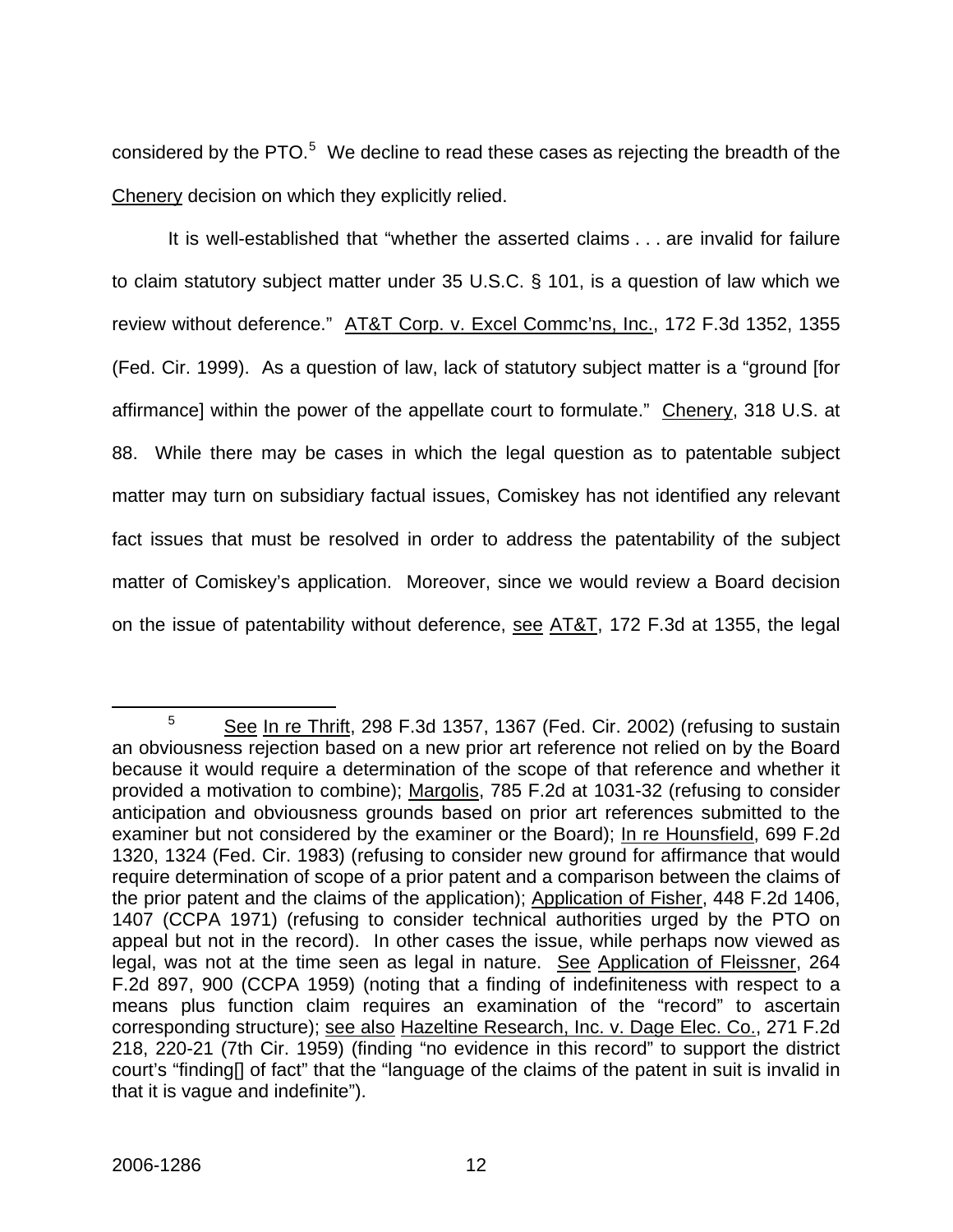issue concerning patentability is not "a determination of policy or judgment which the agency alone is authorized to make." Chenery, 318 U.S. at 88.

In these circumstances, Chenery not only permits us to supply a new legal ground for affirmance, but encourages such a resolution where, as here, "[i]t would be wasteful to send" the case back to the agency for a determination as to patentable subject matter. 318 U.S. at 88. $^6$  $^6$  We therefore may consider the patentability of Comiskey's claims under § 101, and we turn to the merits of that question.<sup>[7](#page-13-1)</sup>

II

 Comiskey's application may be viewed as falling within the general category of "business method" patents. At one time, "[t]hough seemingly within the category of process or method, a method of doing business [was] rejected as not being within the statutory classes." State St. Bank, 149 F.3d at 1377 (quoting MPEP § 706.03(a) (1994)). In State Street Bank, we addressed the "business method" exception to statutory subject matter, and stated that "[w]e take this opportunity to lay this illconceived exception to rest." Id. at 1375. State Street Bank involved "a data processing system for managing a financial services configuration of a portfolio established as a partnership," and "[g]iven the complexity of the calculations, a

<span id="page-13-0"></span> <sup>6</sup>  $6$  The situation is quite different where a party seeks for the first time on appeal to raise a new ground on appeal for setting aside agency action. See Boston Scientific Scimed, Inc. v. Medtronic Vascular, Inc., 497 F.3d 1293, 1298 (Fed. Cir. 2007).

<span id="page-13-1"></span><sup>7</sup> As we recently noted in our en banc decision in In re Seagate Technology, LLC, "a court may consider an issue 'antecedent to . . . and ultimately dispositive of' the dispute before it, even an issue the parties fail to identify and brief." 497 F.3d 1360, 1372 (Fed. Cir. 2007) (quoting U.S. Nat'l Bank of Or. v. Indep. Ins. Agents of Am., Inc., 508 U.S. 439, 447 (1993) (quoting Arcadia v. Ohio Power Co., 498 U.S. 73, 77 (1990))). The § 101 issue is an antecedent question to the § 103 issue, as discussed above.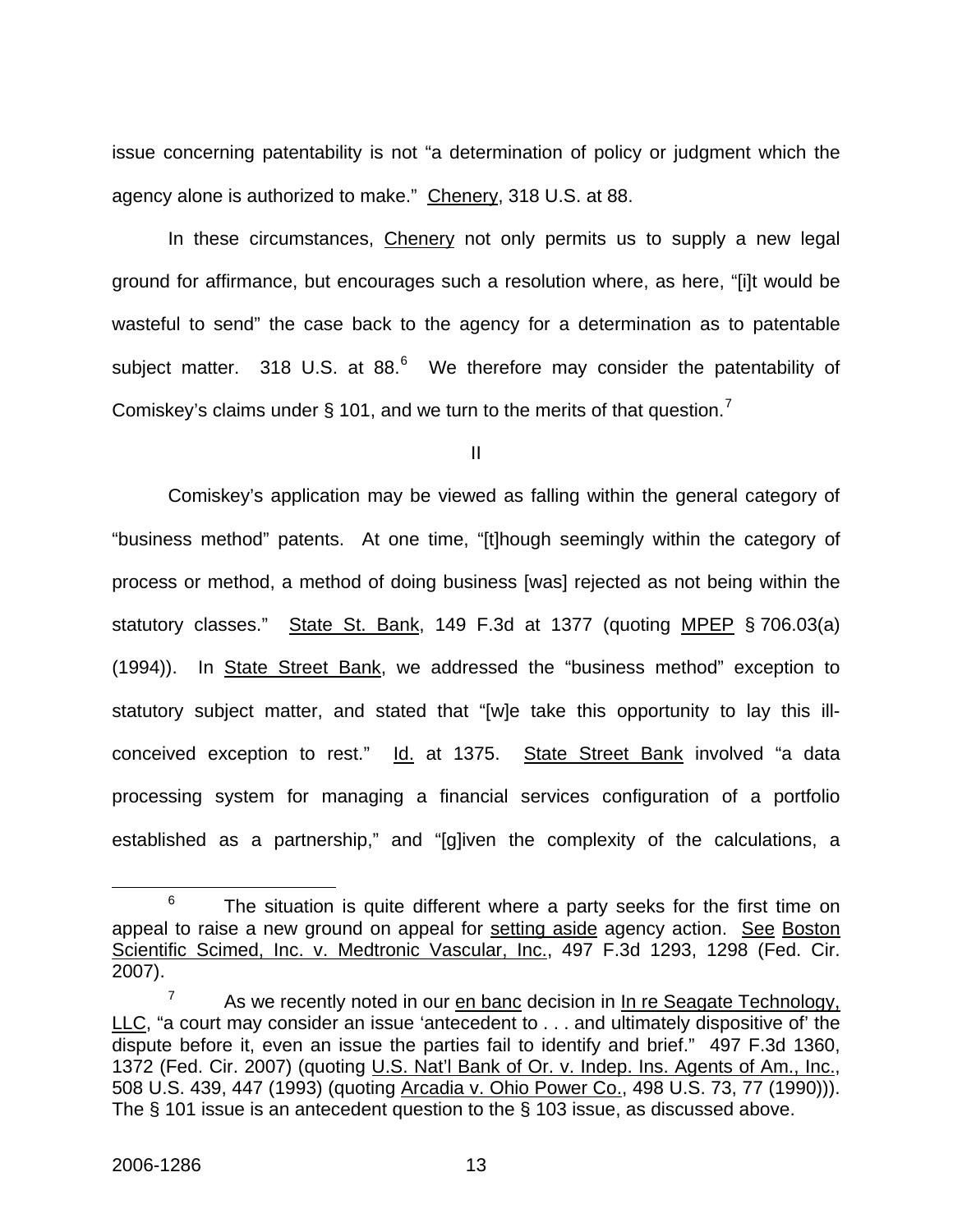computer or equivalent device [wa]s a virtual necessity to perform the task." Id. at 1371. We held that this system was patentable, concluding that patentability does "not turn on whether the claimed subject matter does 'business' instead of something else." Id. at 1377.

Although it has been suggested that **State Street Bank** supports the patentability of business methods generally, <sup>[8](#page-14-0)</sup> State Street Bank explicitly held that business methods are "subject to the same legal requirements for patentability as applied to any other process or method." Id. at 1375; see also MPEP § 2106(I) (Rev. 4, Oct. 2005) ("Claims should not be categorized as methods of doing business. Instead, such claims should be treated like any other process claims."). We must then consider the requirements of § 101 in determining whether Comiskey's claims 1 and 32 for a method of mandatory arbitration for unilateral and contractual documents claim statutory subject matter.

### A

The very constitutional provision that authorized Congress to create a patent system, Article I, § 8, also limited the subject matter eligible for patent protection to the "useful Arts."[9](#page-14-1) According to the Supreme Court, this constitutional limitation on patentability "was written against the backdrop of the [English] practices—eventually

<span id="page-14-0"></span> <sup>8</sup> <sup>8</sup> See, e.g., Leo J. Raskind, The State Street Bank Decision: The Bad Business of Unlimited Patent Protection for Methods of Doing Business, 10 Fordham Intell. Prop. Media & Ent. L.J. 61, 61 (1999).

<span id="page-14-1"></span><sup>9</sup> Article I, § 8 states in full: "The Congress shall have Power . . . To promote the Progress of Science and useful Arts, by securing for limited Times to Authors and Inventors the exclusive Right to their respective Writings and Discoveries." The Supreme Court has concluded that the references to "Science" (i.e., knowledge generally) and "Writings" creates the right to copyright protection and the references to "useful Arts" and "Discoveries" creates the right to patent protection. See Graham v. John Deere Co. of Kansas City, 383 U.S. 1, 5 (1966).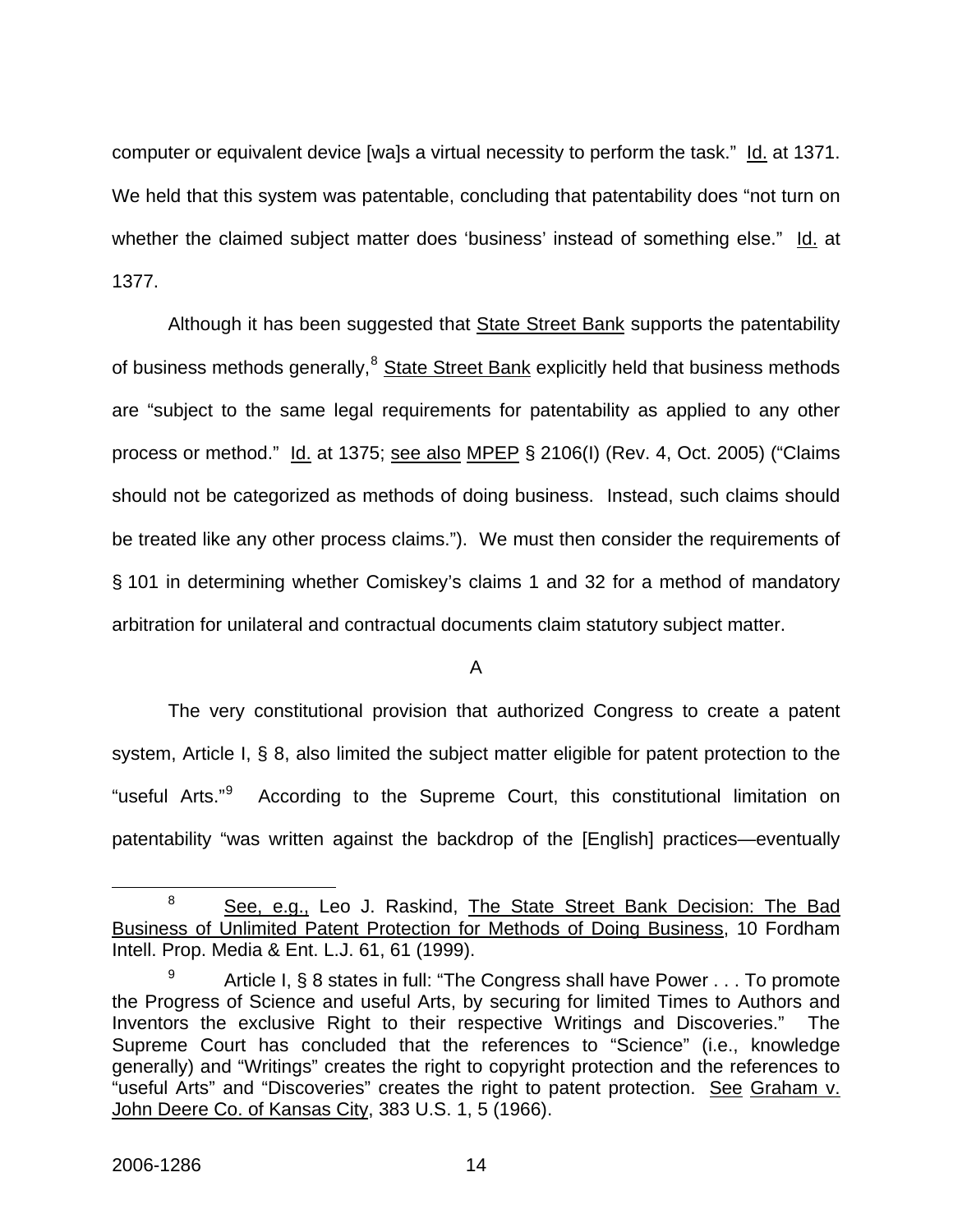curtailed by the Statute of Monopolies—of the Crown in granting monopolies to court favorites in goods or businesses which had long before been enjoyed by the public." Graham, 383 U.S. at 5. In the  $16<sup>th</sup>$  and  $17<sup>th</sup>$  centuries, the English Crown granted monopolies over entire types of business to specific individuals, for example the grant by James I to Darcy in 1600 of the exclusive right to manufacture or sell playing cards or the exclusive right to the printing business held by the London guild of booksellers and printers. See Peter Meinhardt, Inventions, Patents, and Monopoly 31 (2d ed. 1950); Eldred v. Ashcroft, 537 U.S. 186, 200 n.5 (2003). The purpose of such monopolies "was to enrich the King . . . as well as the grantee, at the expense of the community." Meinhardt, supra, at 31. With this background in mind, the framers consciously acted to bar Congress from granting letters patent in particular types of business. The Constitution explicitly limited patentability to "the national purpose of advancing the useful arts—the process today called technological innovation." Paulik v. Rizkalla, 760 F.2d 1270, 1276 (Fed. Cir. 1985) (en banc).

Beginning with the first patent act, the Patent Act of 1790, "Congress [] responded to the bidding of the Constitution," Graham, 383 U.S. at 6, by including provisions limiting patentable subject matter. See An Act to Promote the Progress of Useful Arts, Ch. 7, 1 Stat. 109, 110 (1790). The standard used by the Patent Act of 1793, which limited patentability to "any new and useful art, machine, manufacture, or composition of matter, or any new or useful improvement [thereof]," is essentially the same as that used today. An Act to Promote the Progress of Useful Arts; and to Repeal the Act Heretofore Made for that Purpose, Ch. 11, 1 Stat. 318, 319 (1793). The Patent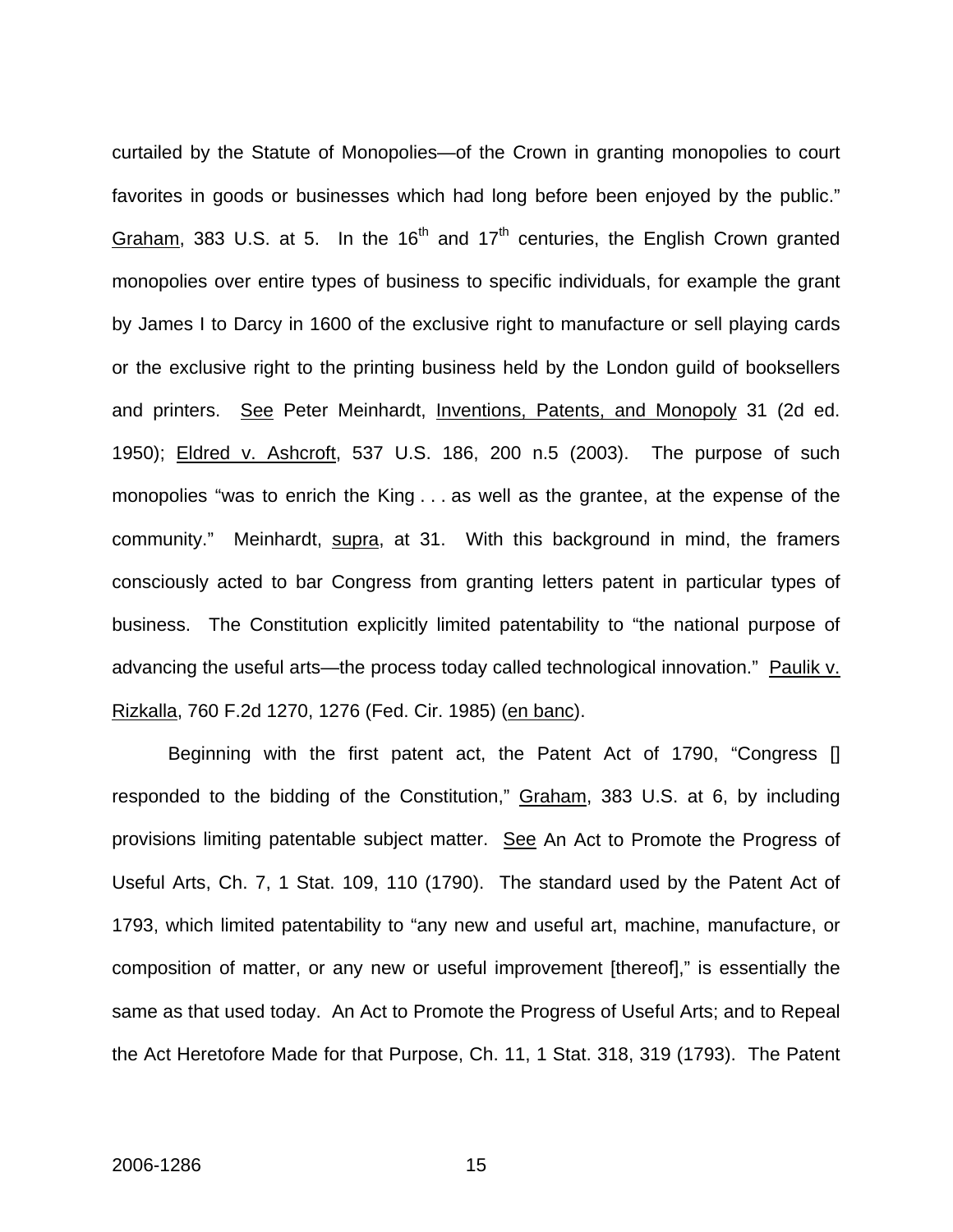Act of 1952 did replace the word "art" with the word "process" so that current § 101 states:

Whoever invents or discovers any new and useful process, machine, manufacture, or composition of matter, or any new and useful improvement thereof, may obtain a patent therefor, subject to the conditions and requirements of this title.<sup>[10](#page-16-0)</sup>

However, the Supreme Court has made clear that the 1952 language change had no substantive effect, stating that "[a]nalysis of the eligibility of a claim of patent protection for a 'process' did not change with the addition of that term to § 101." Diehr, 450 U.S. at 184.

 Patentable subject matter under the 1952 Act is extremely broad. Given the breadth of the categories listed in § 101, it is not surprising that the legislative history of the 1952 Act noted that "Congress intended statutory subject matter to include anything under the sun that is made by man." Chakrabarty, 447 U.S. at 309 (quoting S. Rep. No. 1979, 82d Cong., 2d Sess., 5 (1952); H.R. Rep. No. 1923, 82d Cong., 2d Sess., 6 (1952) (internal quotation marks omitted)). On the other hand, the Supreme Court has made clear that this statement does "not . . . suggest that § 101 has no limits or that it embraces every discovery." Id.

Specifically, Supreme Court decisions after the 1952 Patent Act have rejected a "purely literal reading" of the process provision and emphasized that not every "process"

<span id="page-16-0"></span><sup>&</sup>lt;sup>10</sup> The Supreme Court has defined "manufacture" to mean "the production of articles for use from raw or prepared materials by giving to these materials new forms, qualities, properties, or combinations, whether by hand-labor or machinery" and "composition of matter" to mean "all compositions of two or more substances and all composite articles, whether they be results of chemical union, or of mechanical mixture, or whether they be gases, fluids, powders or solids." Diamond v. Chakrabarty, 447 U.S. 303, 308 (1980) (quotation marks and alteration omitted).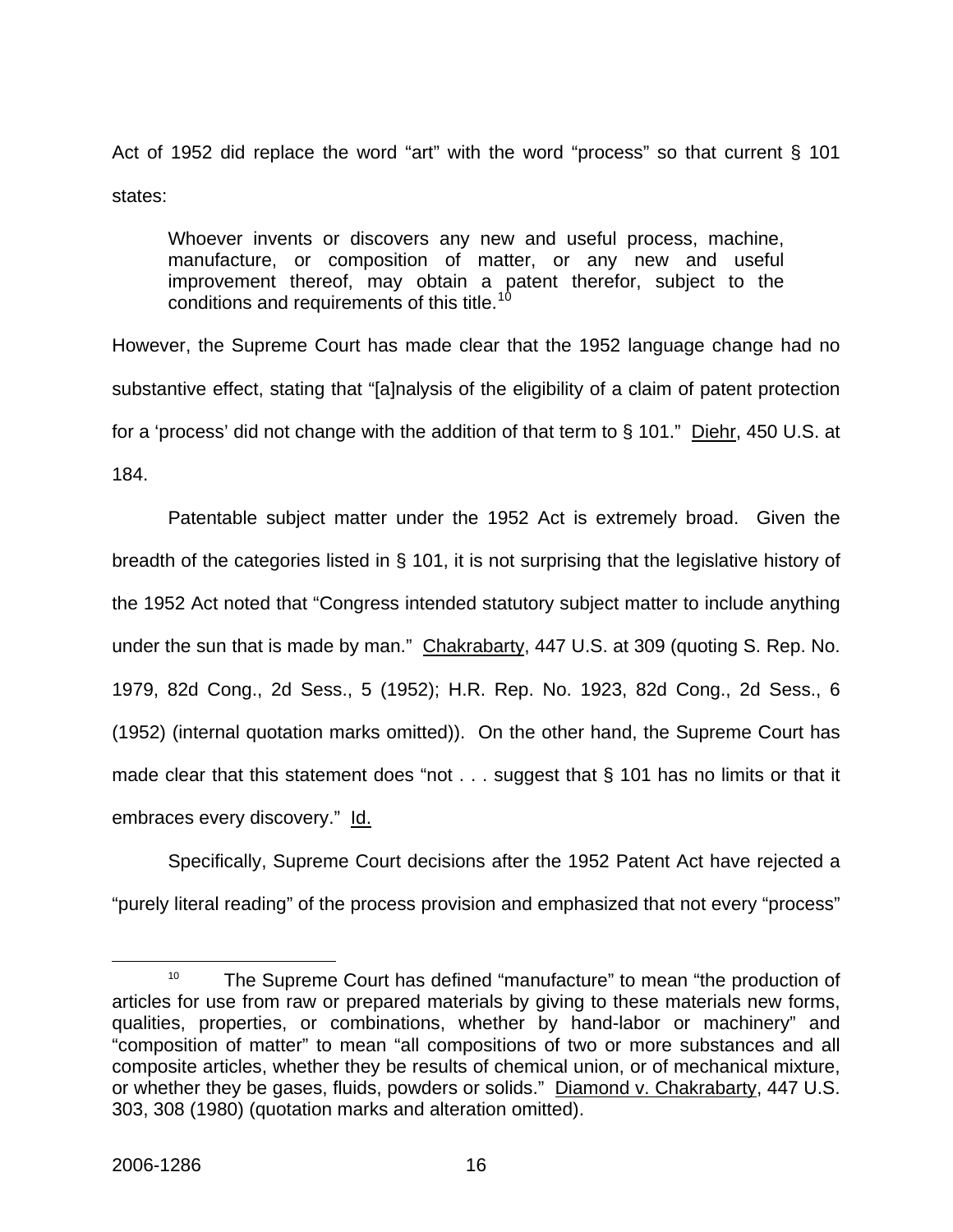is patentable. Flook, 437 U.S. at 589. Instead "[t]he question is whether the method described and claimed is a 'process' within the meaning of the Patent Act." Gottschalk v. Benson, 409 U.S. 63, 64 (1972); see also Flook, 437 U.S. at 593 ("[R]espondent incorrectly assumes that if a process application implements a principle in some specific fashion, it automatically falls within the patentable subject matter of § 101."). "Abstract ideas" are one type of subject matter that the Supreme Court has consistently held fall beyond the broad reaches of patentable subject matter under § 101. As early as Le Roy v. Tatham, 55 U.S. 156, 175 (1852), the Supreme Court explained that "[a] principle, in the abstract, is a fundamental truth; an original cause; a motive; these cannot be patented, as no one can claim in either of them an exclusive right." Since then, the unpatentable nature of abstract ideas has repeatedly been confirmed. See, e.g., Diehr, 450 U.S. at 185; Chakrabarty, 447 U.S. at 309; Flook, 437 U.S. at 589; Benson, 409 U.S. at 67; Rubber-Tip Pencil Co. v. Howard, 87 U.S. 498, 507 (1874). The very cases of this court that recognized the patentability of some business methods have reaffirmed that abstract ideas are not patentable. See AT&T, 172 F.3d at 1355; State St. Bank, 149 F.3d at 1373; see also In re Alappat, 33 F.3d 1526, 1542-43 (Fed. Cir. 1994) (en banc).

The prohibition against the patenting of abstract ideas has two distinct (though related) aspects. First, when an abstract concept has no claimed practical application, it is not patentable. The Supreme Court has held that "[a]n idea of itself is not patentable." Rubber-Tip Pencil, 87 U.S. at 507 (emphasis added). In Benson, the claim was for a method of converting binary-coded decimal numerals into pure binary numerals that was "not limited to any particular art or technology, to any particular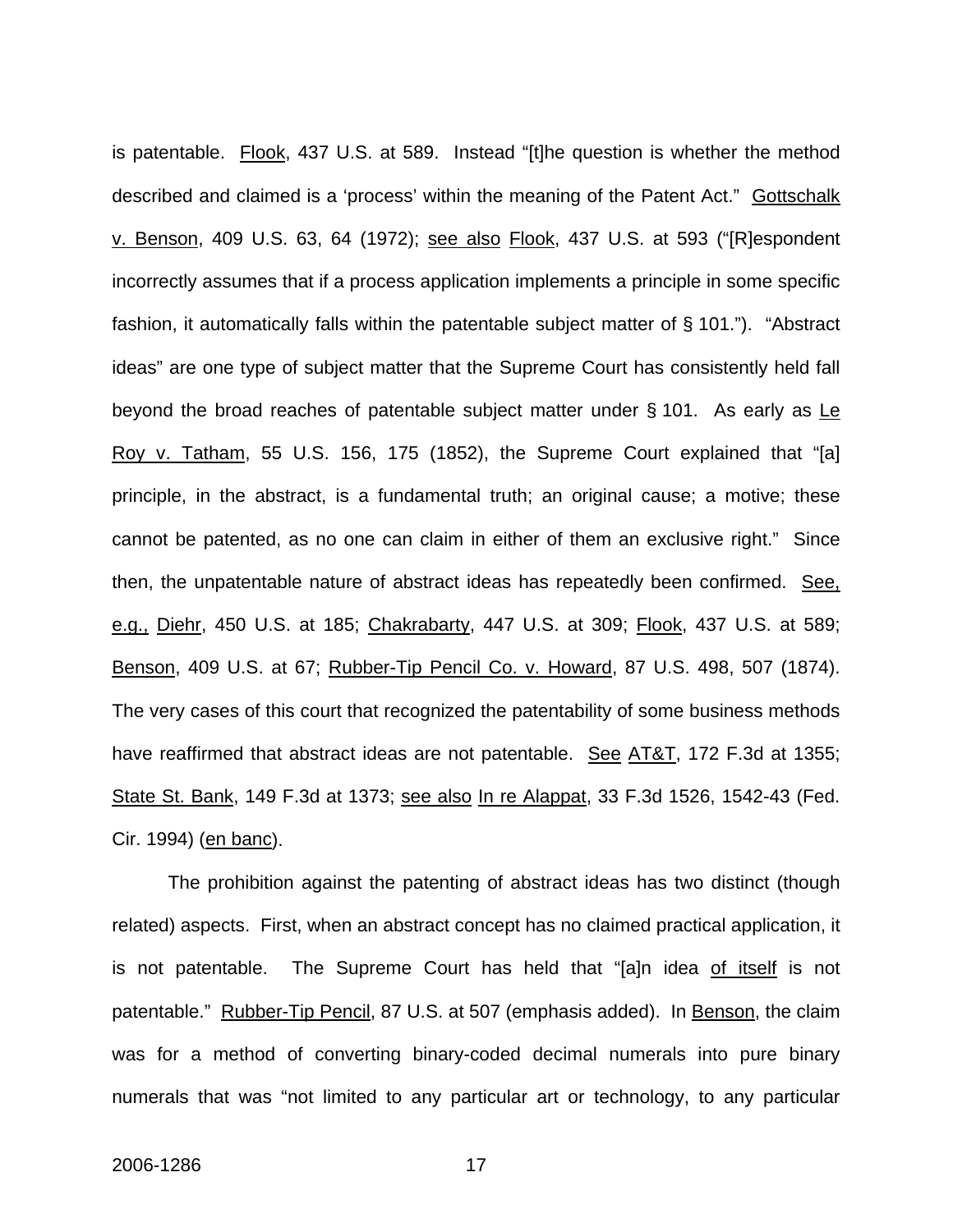apparatus or machinery, or to any particular end use." 409 U.S. at 64. Since the claim would therefore "wholly pre-empt the mathematical formula and in practical effect would be a patent on the algorithm itself," the claim was unpatentable because its "practical effect" was to "patent an idea" in the abstract.  $\underline{Id}$  at 71-72.<sup>[11](#page-18-0)</sup> See also AT&T, 172 F.3d at 1358 (holding that a mathematical algorithm must produce "a useful, concrete, and tangible result" to be patentable); State St. Bank, 149 F.3d at 1373 (same); MPEP § 2106 (Rev. 5, Aug. 2006) ("[C]laims define nonstatutory processes if they . . . simply manipulate abstract ideas . . . without some claimed practical application.").

Second, the abstract concept may have a practical application. The Supreme Court has reviewed process patents reciting algorithms or abstract concepts in claims directed to industrial processes. In that context, the Supreme Court has held that a claim reciting an algorithm or abstract idea can state statutory subject matter only if, as employed in the process, it is embodied in, operates on, transforms, or otherwise involves another class of statutory subject matter, i.e., a machine, manufacture, or composition of matter. 35 U.S.C. § 101. As the PTO notes, "[t]he Supreme Court has recognized only two instances in which such a method may qualify as a section 101 process: when the process 'either [1] was tied to a particular apparatus or [2] operated to change materials to a 'different state or thing.'" See PTO Supp. Br. 4 (quoting Flook, 437 U.S. at 588 n.9). In Diehr, the Supreme Court confirmed that a process claim reciting an algorithm could state statutory subject matter if it: (1) is tied to a machine or

<span id="page-18-0"></span> $11$  In Benson, the Supreme Court reversed a decision by our predecessor court that had, in turn, relied on earlier decisions, such as Application of Musgrave, 431 F.2d 882, 893 (CCPA 1970), suggesting that a process of human thinking in and of itself could be patentable.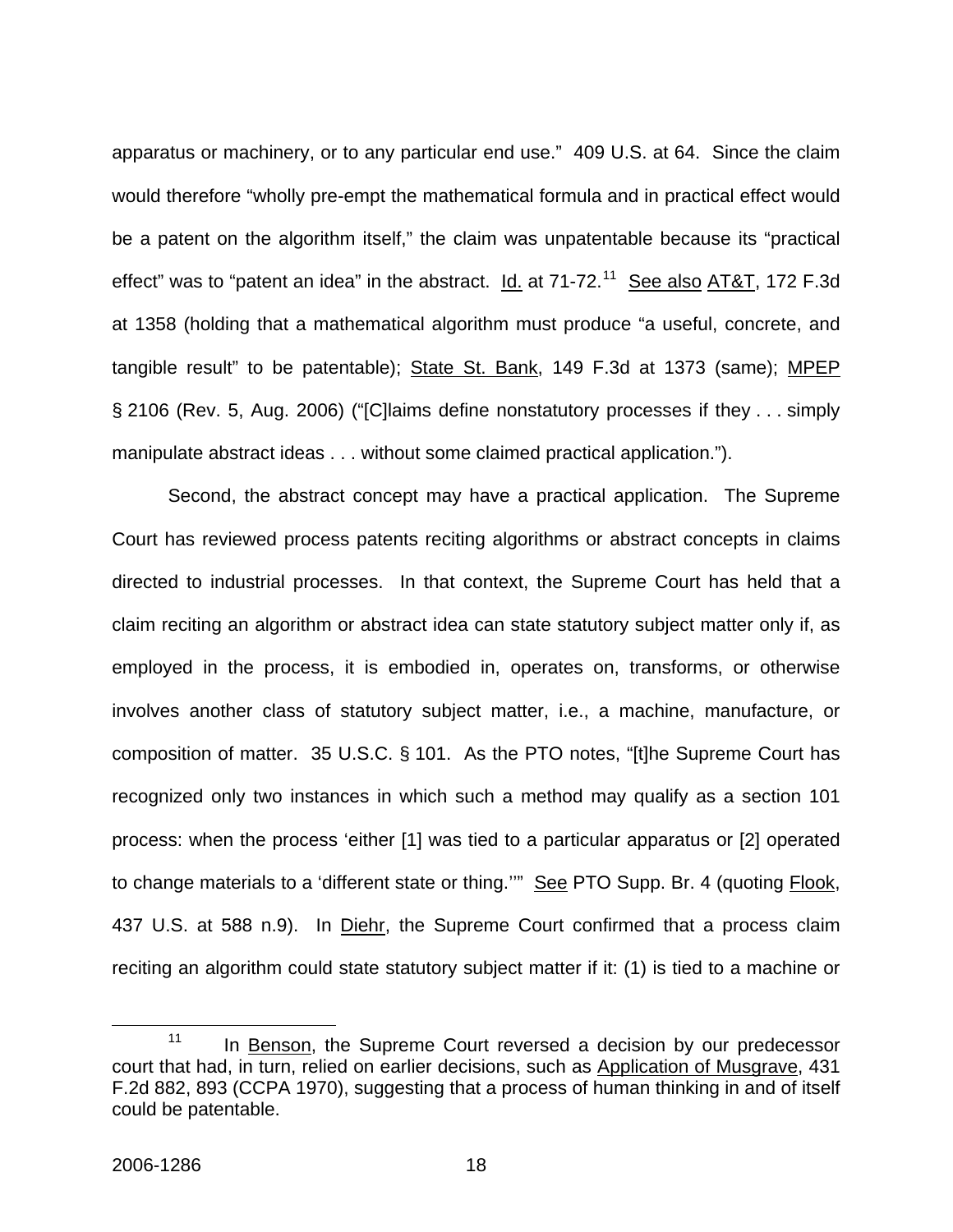(2) creates or involves a composition of matter or manufacture.<sup>[12](#page-19-0)</sup> 450 U.S. at 184. There, in the context of a process claim for curing rubber that recited an algorithm, the Court concluded that "[t]ransformation and reduction of an article 'to a different state or thing' is the clue to the patentability of a process claim that does not include particular machines." Id. (quoting Benson, 409 U.S. at 70);<sup>[13](#page-19-1)</sup> see also In re Schrader, 22 F.3d 290, 295 (Fed. Cir. 1994) (holding when a claim does not invoke a machine, "§ 101 requires some kind of transformation or reduction of subject matter"). Thus, a claim that involves both a mental process and one of the other categories of statutory subject matter (i.e., a machine, manufacture, or composition) may be patentable under § 101. See Diehr, 450 U.S. at 184 (holding a process that involved calculations using the "Arrhenius equation" patentable because the claim "involve[d] the transformation of an article, in this case raw, uncured synthetic rubber, into a different state or thing"). For example, we have found processes involving mathematical algorithms used in computer

<span id="page-19-0"></span><sup>&</sup>lt;sup>12</sup> Of course, process claims not limited to claiming an abstract concept or algorithm (i.e., a mental process) may not be subject to the same requirements.

<span id="page-19-1"></span><sup>&</sup>lt;sup>13</sup> See also Diehr, 450 U.S. at 184 ("Industrial processes . . . are the types which have historically been eligible to receive the protection of our patent laws." (emphasis added)); Tilghman v. Proctor, 102 U.S. 707, 722 (1880) ("A manufacturing process is clearly an art, within the meaning of the law." (emphasis added)); Cochrane v. Deener, 94 U.S. 780, 788 (1876) ("A process is a mode of treatment of certain materials to produce a given result. It is an act, or a series of acts, performed upon the subject-matter to be transformed and reduced to a different state or thing.").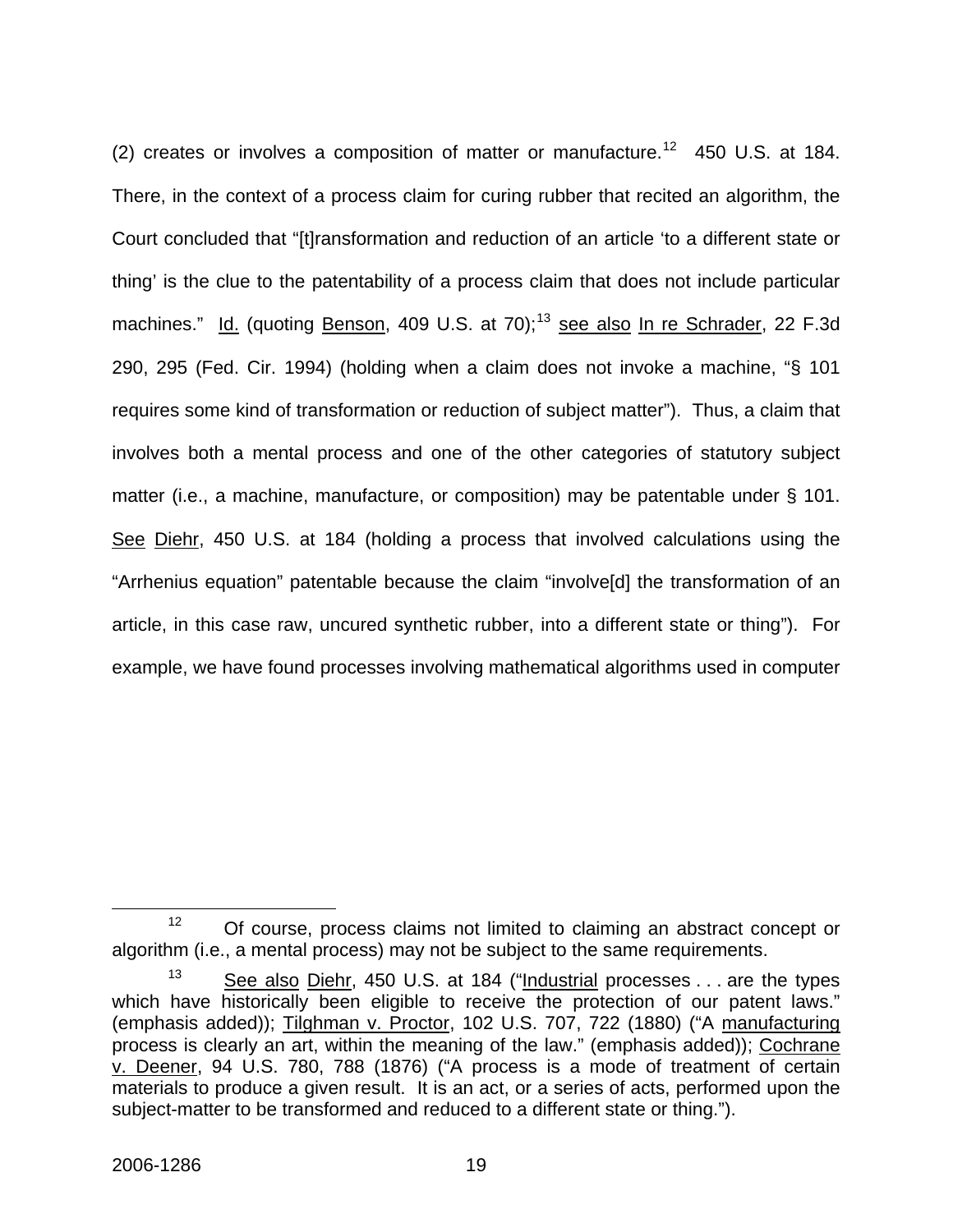technology patentable because they claimed practical applications and were tied to specific machines.<sup>[14](#page-20-0)</sup>

However, mental processes—or processes of human thinking—standing alone are not patentable even if they have practical application. The Supreme Court has stated that "[p]henomena of nature, though just discovered, mental processes, and abstract intellectual concepts are not patentable, as they are the basic tools of scientific and technological work." Benson, 409 U.S. at 67 (emphasis added). In Flook the patentee argued that his claims did not seek to patent an abstract idea (an algorithm) because they were limited to a practical application of that idea—updating "alarm limits" for catalytic chemical conversion of hydrocarbons. 437 U.S. at 586, 589-90. The Court rejected the notion that mere recitation of a practical application of an abstract idea makes it patentable, concluding that "[a] competent draftsman could attach some form of post-solution activity to almost any mathematical formula." Id. at 590. Since all other features of the process were well-known, including "the use of computers for 'automatic monitoring-alarming," the Court construed the application as "simply provideing a new and presumably better method for calculating alarm limit values." Id. at 594-95. The

<span id="page-20-0"></span><sup>&</sup>lt;sup>14</sup> See AT&T, 172 F.3d at 1355, 1358 (holding patentable "a process that uses the Boolean principle in order to determine the value of the PIC indicator" and that "require[d] the use of switches and computers"); State St. Bank, 149 F.3d at 1373 ("[W]e hold that the transformation of data . . . by a machine through a series of mathematical calculations into a final share price, constitutes a practical application of a mathematical algorithm." (emphases added)); Alappat, 33 F.3d at 1544 ("This is not a disembodied mathematical concept which may be characterized as an 'abstract idea,' but rather a specific machine to produce a useful, concrete, and tangible result." (emphases added)); Arrhythmia Research Tech., Inc. v. Corazonix Corp., 958 F.2d 1053, 1058-59 (Fed. Cir. 1992) (holding patentable a method for analyzing electrocardiograph signals for the detection of a specific heart condition that used "electronic equipment programmed to perform mathematical computation").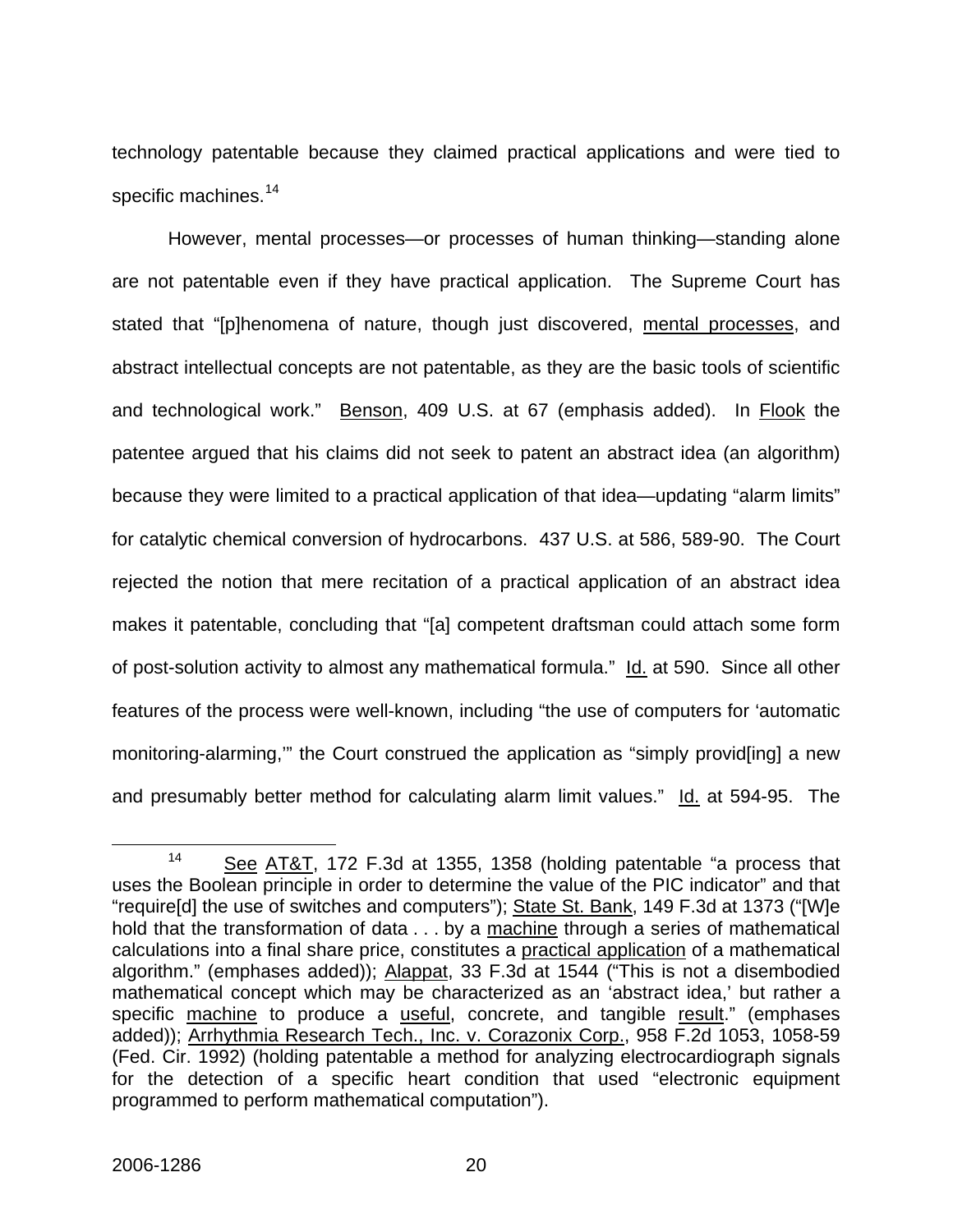Court held the application unpatentable because "if a claim [as a whole] is directed essentially to a method of calculating, using a mathematical formula, even if the solution is for a specific purpose, the claimed method is nonstatutory."  $\text{Id.}$  at 595 (quoting  $\text{In}$  re Richman, 563 F.2d 1026, 1030 (CCPA 1977)).

Following the lead of the Supreme Court, this court and our predecessor court have refused to find processes patentable when they merely claimed a mental process standing alone and untied to another category of statutory subject matter even when a practical application was claimed. In Schrader we held unpatentable a "method constitut[ing] a novel way of conducting auctions" by allowing competitive bidding on a plurality of related items. 22 F.3d at 291. In doing so, we rejected the patentee's argument that the process used a machine. Two of the alleged machines—a "display" in the front of the auction room and "a closed-circuit television system" for bidders in different cities—were not claimed by the patent, and the third—a "record" in which bids could be entered—could be "a piece of paper or a chalkboard." Id. at 293-94. We therefore concluded that the patent impermissibly claimed unpatentable subject matter. Similarly, in In re Warmerdam, 33 F.3d 1354, 1359-60 (Fed. Cir. 1994), we held unpatentable a process for controlling objects so as to avoid collisions because the key steps of "'locating' a medial axis" and "'creating' a bubble hierarchy" described "nothing more than the manipulation of basic mathematical constructs, the paradigmatic 'abstract idea.'" A machine was not required, id. at 1358, nor was there any indication that the process operated on a manufacture or composition of matter.

Decisions of our predecessor court are in accord. In re Meyer, 688 F.2d 789, 795-96 (CCPA 1982), held that "a mental process that a neurologist should follow" was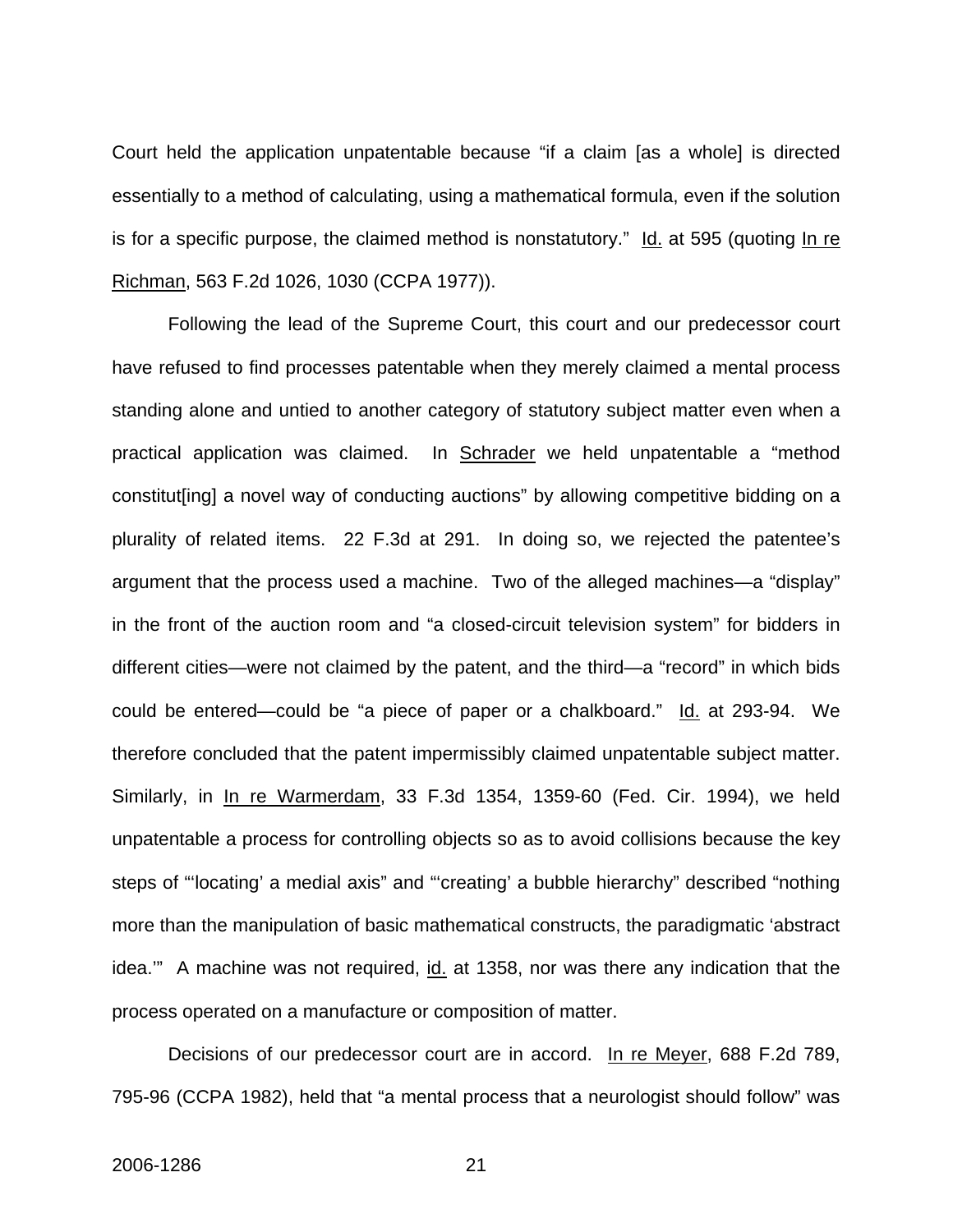not patentable because it was "not limited to any otherwise statutory process, machine, manufacture, or composition of matter." Similarly, In re Maucorps held that an invention "[u]ltimately . . . directed toward optimizing the organization of sales representatives in a business" was unpatentable. 609 F.2d 481, 482, 486 (CCPA 1979); see also Alappat, 33 F.3d at 1541 ("Maucorps dealt with a business methodology for deciding how salesmen should best handle respective customers and Meyer involved a 'system' for aiding a neurologist in diagnosing patients. Clearly, neither of the alleged 'inventions' in those cases falls within any  $\S$  101 category.").<sup>[15](#page-22-0)</sup>

It is thus clear that the present statute does not allow patents to be issued on particular business systems—such as a particular type of arbitration—that depend entirely on the use of mental processes. In other words, the patent statute does not allow patents on particular systems that depend for their operation on human intelligence alone, a field of endeavor that both the framers and Congress intended to be beyond the reach of patentable subject matter. Thus, it is established that the application of human intelligence to the solution of practical problems is not in and of itself patentable.

B

 Having considered the governing legal principles, we now turn to Comiskey's application and begin with independent claims 1 and 32 which recite "[a] method for mandatory arbitration resolution" regarding unilateral and contractual documents.

<span id="page-22-0"></span> $15$  In Musgrave, our predecessor court concluded that the claims at issue in that case included non-mental steps and claimed patentable subject matter. 431 F.2d at 893. To the extent that language in the opinion might suggest that mental processes standing alone are patentable, the broad language in the opinion was significantly cabined by Benson. See 1 Chisum on Patents § 1.03[6][c].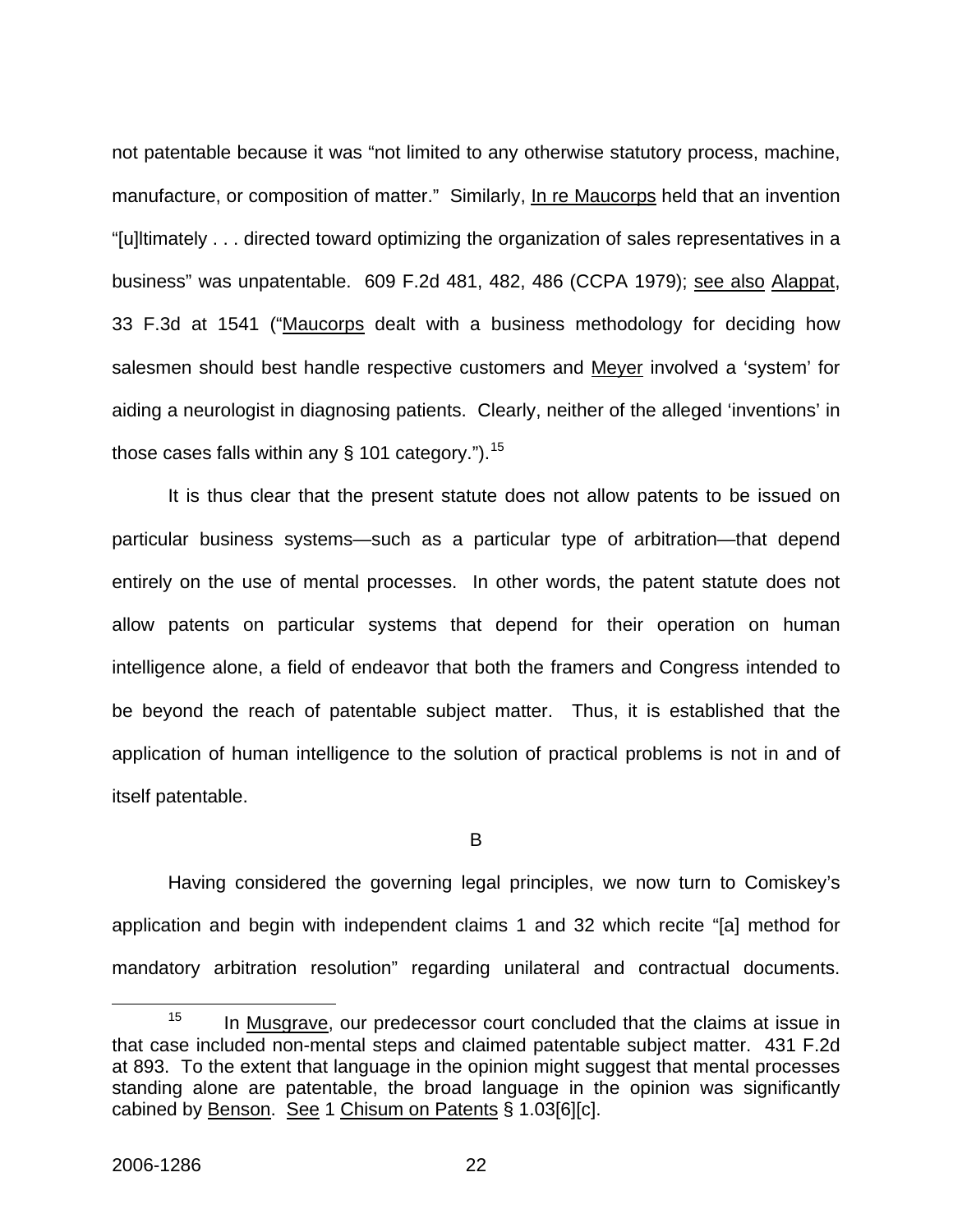Comiskey has conceded that these claims do not require a machine, and these claims evidently do not describe a process of manufacture or a process for the alteration of a composition of matter. Comiskey's independent claims 1 and 32 claim the mental process of resolving a legal dispute between two parties by the decision of a human arbitrator. They describe in essence "conducting arbitration resolution for [a] contested issue" and "determining an award or a decision for the contested issue" through a predetermined "mandatory" arbitration system, and thus claim the use of mental processes to resolve a legal dispute. Thus, like the claims that the Supreme Court found unpatentable in Benson and Flook and the claims found unpatentable in our own cases, Comiskey's independent claims 1 and 32 seek to patent the use of human intelligence in and of itself. Like the efforts to patent "a novel way of conducting auctions" which Schrader, 22 F.3d at 291, found to be directed to an abstract idea itself rather than a statutory category, Comiskey's independent claims 1 and 32 describe an allegedly novel way of requiring and conducting arbitration and are unpatentable.

#### C

We consider independent claims 17 and 46 separately. They recite the use of "module[s]," including "a registration module for enrolling" a person, "an arbitration module for incorporating arbitration language," and "an arbitration resolution module for requiring a complainant [or party] to submit a request for arbitration resolution to the mandatory arbitration system." Claim 17 also recites "a means for selecting an arbitrator from an arbitrator database." These claims, under the broadest reasonable interpretation, could require the use of a machine as part of Comiskey's arbitration system. See Alan Freedman, The Computer Glossary 268 (8th ed. 1998) (defining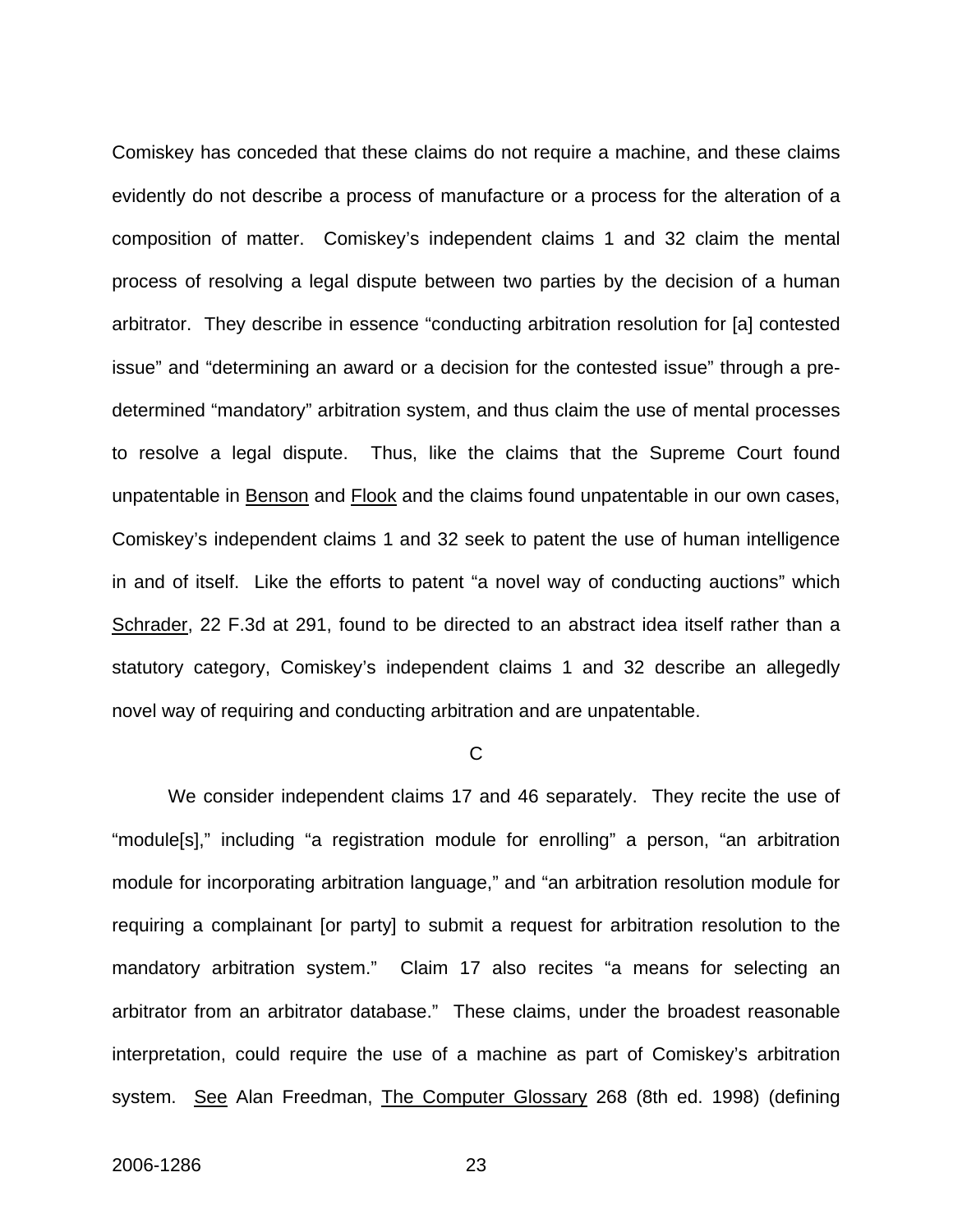module as "[a] self-contained hardware or software component that interacts with a larger system); id. at 90 (defining database as "any electronically-stored collection of data"). Similarly, even though Comiskey did not separately argue his dependent claims, our decision is based on a different ground than the Board's, and we think it is appropriate to separately consider dependent claims 15, 30, 44, and 58. Each of these claims adds the following limitation to its corresponding independent claim: "wherein access to the mandatory arbitration is established through the Internet, intranet, World Wide Web, software applications, telephone, television, cable, video [or radio], magnetic, electronic communication, or other communications means."

As to all of these claims, which under the broadest reasonable interpretation recite the use of a machine, we think that the § 101 question should be addressed in the first instance by the PTO. We therefore remand to the PTO to consider whether independent claims 17 and 46 (with dependent claims 18-29, 31, 47-57, and 59) and dependent claims 15, 30, 44, and 58 recite patentable subject matter under § 101.

#### **CONCLUSION**

 We conclude that Comiskey's independent claims 1 and 32 and dependent claims 2-14, 16, 33-43, and 45 do not claim patentable subject matter. With respect to independent claims 17 and 46 (with dependent claims 18-29, 31, 47-57, and 59) and dependent claims 15, 30, 44, and 58, we remand to the PTO to determine in the first instance whether § 101 is satisfied. If the Board had relied on the new § 101 ground for rejection in the first instance, Comiskey would have had the opportunity to amend his application under 37 C.F.R. § 41.50(b). We think that it is appropriate to afford